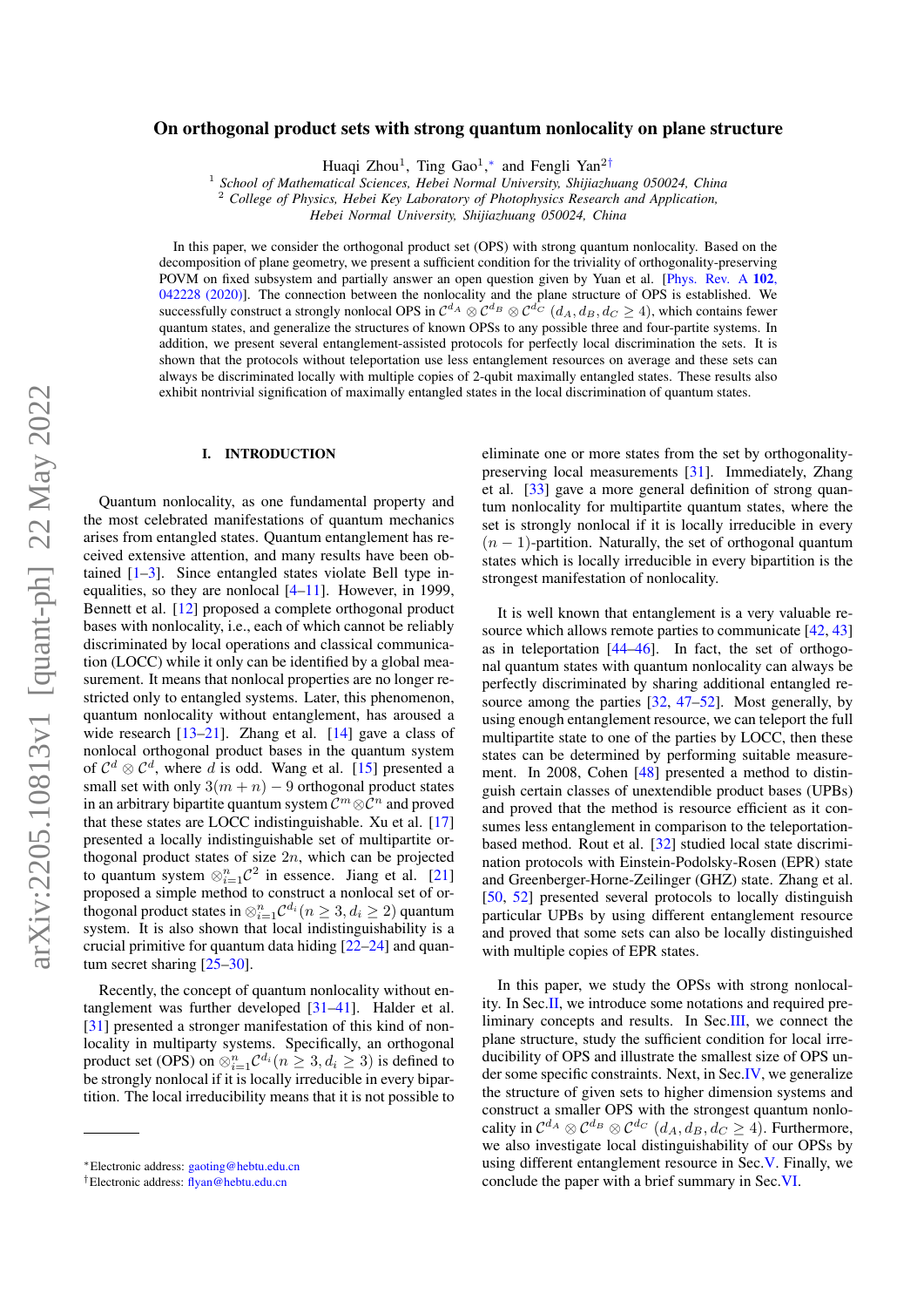### <span id="page-1-0"></span>II. PRELIMINARIES

In this section, we introduce some basic definitions, lemmas and some necessary notations about strong quantum nonlocality without entanglement. They are used throughout the paper.

Definition 1 [\[53\]](#page-14-5). A measurement is trivial if all the POVM elements are proportional to the identity operator. Otherwise, the measurement is nontrivial.

In an *n*-partite system, a set  $\{|\varphi\rangle\}$  of orthogonal states is locally irreducible if the orthogonality-preserving POVM [\[31\]](#page-13-14) on any party can only be trivial. The inverse does not hold in general. Define  $X_1 = \{2, 3, \ldots, n\},\$  $X_2 = \{3, \ldots, n, 1\}, X_3 = \{4, \ldots, n, 1, 2\}, \ldots, X_n =$  $\{1, 2, \ldots, n-1\}$ . One has the following lemma.

Lemma 1 [\[37\]](#page-13-21). If  $X_i$  party can only perform a trivial orthogonality-preserving POVM for any  $1 \leq i \leq n$ , then the set  $\{|\varphi\rangle\}$  has of the strongest nonlocality [\[33\]](#page-13-16).

Let a  $d \times d$  matrix  $E = (a_{ij})_{i,j \in \mathcal{Z}_d}$  be the matrix representation of an operator  $E = M^{\dagger}M$  under the basis  $\mathcal{B} = \{ |0\rangle, \ldots, |d-1\rangle \}.$  Suppose that S and T are two nonempty subsets of  $B$ , define

$$
sE_{\mathcal{T}} = \sum_{|i\rangle \in \mathcal{S}} \sum_{|j\rangle \in \mathcal{T}} a_{ij} |i\rangle \langle j|.
$$
 (1)

Specially,  $E_S$  represents  ${}_{S}E_S$ . Assume that  $\{|\psi_i\rangle\}_{i=0}^{s-1}$  and  $\{|\phi_j\rangle\}_{j=0}^{t-1}$  are two orthogonal sets spanned by S and T, respectively. Here  $s = |\mathcal{S}|$  and  $t = |\mathcal{T}|$ . Then one has the following conclusions.

Lemma 2 [\[37\]](#page-13-21). If subsets S and T are disjoint and  $\langle \psi_i | E | \phi_j \rangle = 0$  for any  $i \in \mathcal{Z}_s$ ,  $j \in \mathcal{Z}_t$ , then  ${}_{\mathcal{S}}E_{\mathcal{T}} = \mathbf{0}$ and  $\tau E_S = 0$ .

*Lemma* 3 [\[37\]](#page-13-21). Assume that  $\langle \psi_i | E | \psi_j \rangle = 0$  for any  $i \neq j \in \mathcal{Z}_s$ . If there exists a state  $|i_0\rangle \in S$  such that  $\{|i_0\rangle|E_{\mathcal{S}\backslash\{|i_0\rangle\}}=0$  and  $\langle i_0|\psi_j\rangle\neq 0$  for any  $j\in \mathcal{Z}_s$ , then  $E_{\mathcal{S}} \propto \mathcal{I}_{\mathcal{S}}$ .

We use S to denote a class of OPS in  $C = \otimes_{i=1}^{n} C^{d_i}$ . It is required that the set is the union of bases  $S_r$  ( $r \in Q =$  $\{1, \ldots, q\}$  of disjoint subspaces and each component of the vector in  $S_r$  is nonzero under the computation basis of corresponding subspace. Moreover, we call the set  $S$  symmetric if it is invariant under cyclic permutation of the parties.

Let  $B = \{|i\rangle\}_{i=0}^{d-1}$  be the computation basis of whole composite quantum system. Given a subset X of  $\{1, 2, \ldots, n\}$ and its complement  $Y = \overline{X}$ , we represent by  $\mathcal{B}^{X} =$  $\{|i\rangle_X\}_{i=0}^{d_X-1}$  the computation basis of the complex Euclidean space corresponding to X party and analogously with  $\mathcal{B}^Y =$  $\left\{ |i\rangle_Y \right\}_{i=0}^{d_Y - 1}$ . Under the basis B, the projection set of  $S_r$  on  $\tau$  ( $\tau = X, Y$ ) party is expressed as  $S_r^{(\tau)} = \{ \text{Tr}_{\bar{\tau}}(|i\rangle) \mid |i\rangle \in$ B and  $\langle i|\phi^r\rangle \neq 0$  for any  $|\phi^r\rangle \in S_r$ . Naturally, the projection set  $S_r^{(\tau)}$  is a subset of basis  $\mathcal{B}^{\tau}$ . For a fixed  $i \in \mathcal{Z}_{d_X}$ , we denote  $\mathcal{B}_i^X := \{ |k\rangle_X \}_{k=i}^{d_X-1},$   $V_i := \{ \cup_v S_v^{(Y)} \ | \ |i\rangle_X \in S_v^{(X)} \}$ and  $\widetilde{S}_{V_i} := \{ \cup_s S_s^{(X)} \mid S_s^{(Y)} \cap V_i \neq \emptyset \}$ . In order to facilitate the illustration, we present the following two definitions.

Definition 2. A family of projection sets  $\{S_r^{(\tau)}\}_{r \in Q}$  is connected if it cannot be divided into two groups of sets  $\{S_k^{(\tau)}\}$  $\{k^{(\tau)}\}_{k\in T}$   $(T \subsetneqq Q)$  and  $\{S_l^{(\tau)}\}$  $\{u^{(1)}\}_{l \in Q \setminus T}$  such that

$$
\left(\bigcup_{k\in T} S_k^{(\tau)}\right) \bigcap \left(\bigcup_{l\in Q\setminus T} S_l^{(\tau)}\right) = \emptyset. \tag{2}
$$

Definition 3. We call  $R_r = \bigcup_{r' \in T'} S_{r'}$   $(r \notin T' \subset Q)$  the projection inclusion (PI) set of  $S_r$  on  $X$  party if these subsets satisfy  $\bigcap_{r' \in T'} S_{r'}^{(Y)}$  $f_{r'}^{(Y)} \neq \emptyset$  and  $S_r^{(X)} \subset \cup_{r' \in T'} S_{r'}^{(X)}$  $r^{\left(\text{A}\right)}$ . Specially,  $R_r$  is called a more useful projection inclusion (UPI) set if there exists a subset  $S_{r'} \subset R_r$  such that  $|S_r^{(X)} \cap S_{r'}^{(X)}|$  $|r'^{(\Lambda)}| = 1.$ 

As can be seen from the definition, the PI set of a subset  $S_r$  may not be unique. About set S, if there exists a subset which has UPI set, we can construct a set sequence  ${G_1, G_2, \ldots, G_s}$ . In the sequence, the sets are pairwise disjoint and the union of all sets is  $S$ . The set  $G_1$  denoted as  $\bigcup_{r_1 \in T_1} S_{r_1}$  is the union of all subsets that have UPI sets. The remaining sets  $G_2, \ldots, G_s$  are expressed by  $\cup_{r_2 \in T_2} S_{r_2}, \dots, \cup_{r_s \in T_s} S_{r_s}$ , respectively. For any subset  $S_{r_{x+1}} \subset G_{x+1}$   $(x = 1, \ldots, s-1)$ , there is always a subset  $S_{r_x} \subset G_x$  such that  $S_{r_{x+1}}^{(X)} \cap S_{r_x}^{(X)} \neq \emptyset$ . Moreover, for any  $S_{r_x} \subset G_x$ , we have  $S_{r_x}^{(X)} \cap S_{r_y}^{(X)} = \emptyset$ , where  $S_{r_y}$  is an arbitrary subset in  $G_y$  for all  $y = x + 2, \ldots, s$ . In addition, we call  $S_{r_x}$  included (IC) subset about set  $G_x$   $(x = 1, \ldots, s)$ , if there is a subset  $S_{r'_x} \subset G_x$  such that  $S_{r_x}^{(X)} \subsetneq S_{r'_x}^{(X)}$  $r'_x$ . Otherwise, it is called non-included (NIC) subset.

### <span id="page-1-1"></span>III. THE SUFFICIENT CONDITION FOR POVM TRIVIALITY AND THE SMALLEST SIZE OF OPS UNDER SOME CONSTRAINTS

It is an important way to illustrate the irreducibility of OPS by proving that the orthogonality-preserving POVM on the subsystems can only be trivial [\[21,](#page-13-6) [31,](#page-13-14) [33–](#page-13-16)[35,](#page-13-22) [37\]](#page-13-21). Here, we will present a sufficient condition for POVM triviality. On plane structure, the condition is efficient for constructing OPS and demonstrating the irreducibility.

Theorem 1. For the given set  $S$ , any orthogonalitypreserving POVM performed on X party can only be trivial if the following conditions are satisfied.

i) There is an inclusion relationship  $\mathcal{B}_{i}^{X} \subset \mathcal{S}_{V_{i}}$  for any  $i \in \mathcal{Z}_{d_X-1}.$ 

ii) For any subset  $S_r$ , there exists a corresponding PI set  $R_r$  on  $X$  party.

iii) There is a set sequence  $\{G_1, \ldots, G_s\}$ . Moreover, for each NIC subset  $S_{r_{x+1}} \subset G_{x+1}$ , there exist a subset  $S_{r_x} \subset G_{x+1}$  $G_x$  and a subset  $S_{r'_{x+1}} \subset R_{r_{x+1}}$  such that  $S_{r_x}^{(X)} \cap S_{r_{x+1}}^{(X)} \supset$  $S_{r_{x+1}}^{(X)} \cap S_{r'}^{(X)}$  $r_{x+1}^{(\mathcal{A})}$  with  $x = 1, 2, ..., s-1$ .

iv) The family of sets  $\{S_r^{(X)}\}_{r \in Q}$  is connected.

*Proof.* Let  ${E}$  be an any orthogonality-preserving POVM performed on  $X$ . Without loss of generality, we assume

$$
E = \begin{pmatrix} a_{00} & a_{01} & \cdots & a_{0(d_X - 1)} \\ a_{10} & a_{11} & \cdots & a_{1(d_X - 1)} \\ \vdots & \vdots & \ddots & \vdots \\ a_{(d_X - 1)0} & a_{(d_X - 1)1} & \cdots & a_{(d_X - 1)(d_X - 1)} \end{pmatrix}, \quad (3)
$$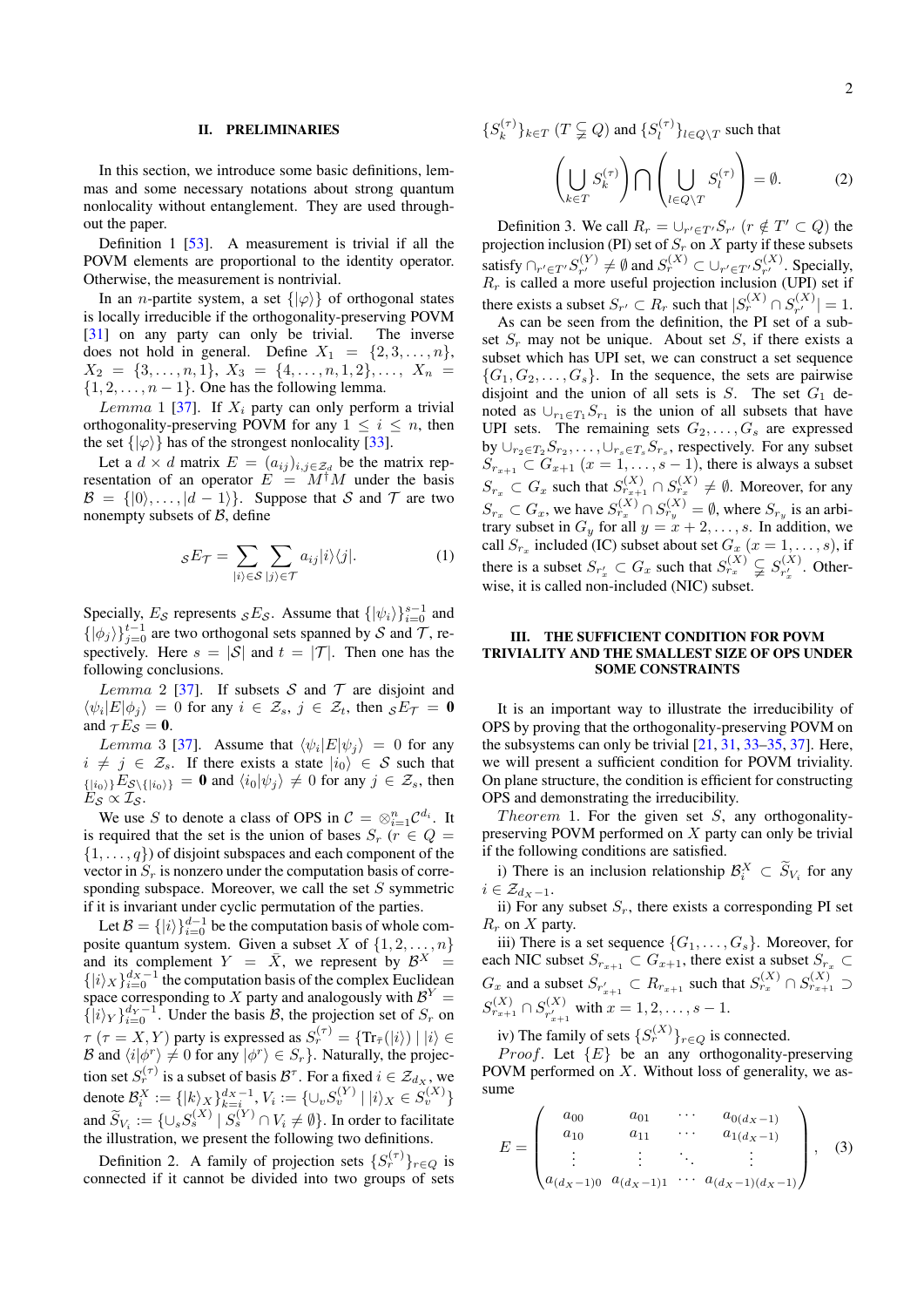in the computation basis  $\mathcal{B}^X$ . Because the postmeasurement the states should be mutually orthogonal, for any two states  $|\psi_1\rangle_X|\phi_1\rangle_Y$  and  $|\psi_2\rangle_X|\phi_2\rangle_Y$  in S, we have  $_X\langle\psi_1|_Y\langle\phi_1|E\otimes$  $\mathcal{I}|\psi_2\rangle_X|\phi_2\rangle_Y = 0$ . If  $\langle \phi_1|\phi_2\rangle_Y \neq 0$ , then  $_X\langle \psi_1|E|\psi_2\rangle_X =$ 0.

Let  $S_r^{\tau} = {\text{Tr}_{\bar{\tau}}(|\phi^r\rangle)||\phi^r\rangle \in S_r}$   $(\tau = X, Y)$  express the set of reduced density matrices. For any two different subsets  $S_{q_1}$  and  $S_{q_2}$ , if  $S_{q_1}^{(Y)} \cap S_{q_2}^{(Y)} \neq \emptyset$ , then  $S_{q_1}^{(X)} \cap S_{q_2}^{(X)} = \emptyset$ and there always exist two states  $|\phi_{q_1}\rangle_Y \in S_{q_1}^Y$  and  $|\phi_{q_2}\rangle_Y \in$  $S_{q_2}^Y$  such that  $\langle \phi_{q_1} | \phi_{q_2} \rangle_Y \neq 0$ . Due to the orthogonality- $\omega_{q_2}$  such that  $\langle \psi_{q_1} | \psi_{q_2} \rangle_Y \neq 0$ . But to the orthogonally-<br>preserving property, we obtain  $\chi \langle \psi_{q_1} | E | \psi_{q_2} \rangle_X = 0$  for all  $|\psi_{q_1}\rangle_X \in S_{q_1}^X$  and  $|\psi_{q_2}\rangle_X \in S_{q_2}^X$ . According to the lemma 2, we deduce  $S_{q_1}^{(X)} E_{S_{q_2}^{(X)}} = \mathbf{0}$ . By using this result, we can show that  $E \propto \mathcal{I}$  as follows.

*Step* 1. When  $i = 0$ , we know  $V_0 = \{ \cup_v S_v^{(Y)} \mid |0\rangle_X \in$  $\{S_v^{(X)}\}$ . For each  $|j\rangle_Y \in V_0$ , let  $\{S_{j_s}\}_{j_s\in Q_j}$   $(Q_j\,\subset\, Q)$ represent the all subsets whose Y party projection sets include the state  $|j\rangle_Y$ . Suppose  $S_{j_1}$  is the subset satisfied  $|0\rangle_X \in S_{j_1}^{(X)}$ . Obviously, we have  $S_{j_1}^{(X)} E_{S_{j_2}^{(X)}} = \mathbf{0}$  for any  $s$  ( $s \neq 1$ ). By the definition and condition i), it is easy to know that  $\cup_{j,s} S_{j_s}^{(X)} = \widetilde{S}_{V_0} = \mathcal{B}_0^X = \{ |i\rangle_X \}_{i=0}^{d_X - 1}$ . Thus, we get  $a_{0k_0} = a_{k_00} = 0$  for  $|k_0\rangle_X \notin \hat{V}_0$ , where  $\hat{V}_0 = \{\cup_v S_v^{(X)} \mid |0\rangle_X \in S_v^{(X)}\}.$ 

Similarly, when  $i = 1, \ldots, d_X - 2$ , we get  $a_{ik_i} = a_{k_i} =$ 0 for  $|k_i\rangle_X \notin \hat{V}_i$  and  $k_i > i$ . Here  $\hat{V}_i = \{\cup_v S_v^{(X)} \mid |i\rangle_X \in$  $S_v^{(X)}\}.$ 

Step 2. According to the condition ii), for each  $S_r$ , we have the corresponding PI set  $R_r = \bigcup_{r' \in T'} S_{r'}$ . Because  $\cap_{r' \in T'} S_{r'}^{(Y)}$  $S_{r'}^{(Y)} \neq \emptyset$  and  $S_{r}^{(X)} \subset \bigcup_{r' \in T'} S_{r'}^{(X)}$  $n_r^{(\Lambda)}$ , for any two different indexes r' and r'' in T', it is not difficult to deduce that  $a_{kl} = a_{lk} = 0$  with  $|k\rangle_X \in S_{r'}^{(X)}$  $C_{r'}^{(X)} \cap S_r^{(X)}$  and  $|l\rangle_X \in S_{r''}^{(X)}$  $S_r^{(X)} \cap S_r^{(X)}$  for  $k \neq l$ .

*Step* 3. Pick any subset  $S_{r_1}$  in  $G_1$ , the corresponding set  $R_{r_1}$  is UPI set. We have  $|S_{r_1}^{(X)} \cap S_{r'_1}^{(X)}|$  $|r_1^{(\mathbf{A})}| = 1$  for a certain subset  $S_{r'_1} \subset R_{r_1}$ . Let  $|k\rangle_X = S_{r_1}^{(X)} \cap S_{r'_1}^{(X)}$  $r_1^{(\mathcal{A})}$ , we obtain  $a_{kl} = 0$  for  $|l\rangle_X \in S_{r_1}^{(X)} \setminus |k\rangle_X$ . Because each component of the vector in  $S_{r_1}$  is nonzero under the computation basis of corresponding subspace, it is easy to know  $\langle k|\psi\rangle_X \neq 0$ for any  $|\psi\rangle_X \in S_{r_1}^X$ . According to the lemma 3, we deduce  $E_{r_1} = E_{S_{r_1}^{(X)}} \propto \mathcal{I}.$ 

Look the condition iii), for each NIC subset  $S_{r_2} \subset G_2$ , there exist a subset  $S_{r_1} \subset G_1$  and a subset  $S_{r'_2} \subset R_{r_2}$ such that  $S_{r_1}^{(X)} \cap S_{r_2}^{(X)} \supset S_{r_2}^{(X)} \cap S_{r_1}^{(X)}$  $r_2^{(\mathcal{A})}$ . Then  $a_{kl} = 0$  for  $|k\rangle_{X}, |l\rangle_{X} \in S_{r_2}^{(X)} \cap S_{r_2'}^{(X)}$  $r_2^{(\Lambda)}$  and  $k \neq l$ . Combining with the step 2, we have  $a_{kl} = 0$  for  $|k\rangle_X \in S_{r_2}^{(X)} \cap S_{r_2}^{(X)}$  $r'_2, \ldots$  $|l\rangle_X \in S_{r_2}^{(X)}$  and  $k \neq l$ . Using the lemma 3 again, we get  $E_{r_2} = E_{S_{r_2}^{(X)}} \propto \mathcal{I}$ . For each IC subset  $S_{r_2}$ , there is always a corresponding NIC subset  $S_{r_2}$  that satisfies the inclusion relationship  $S_{r''}^{(X)}$  $r''_2 \nsubseteq S_{r_2}^{(X)}$ . Thus,  $E_{r''_2} = E_{S_{r''_2}^{(X)}} \propto \mathcal{I}$ . In the same way, it is easy to know that  $E_r \propto \mathcal{I}$  for each r. That is  $E_r = b_r \mathcal{I}, b_r$  is a coefficient.

Step 4. For any  $x, y \in Q$ , if  $S_x^{(X)} \cap S_y^{(X)} \neq \emptyset$ , then

 $b_x = b_y$ . Because the family of sets  $\{S_r^{(X)}\}_{r \in Q}$  is connected, these coefficients  $b_r$  are all equal. Thus, the POVM element can only be proportional to the unit operator  $\mathcal{I}$ .

The proof of this theorem is completed.

Note that it is obvious that  $E_r \propto \mathcal{I}$  for each  $r \in Q$ , if the set  $G_1$  is equal to the set S. That is, when the set sequence only has a set  $G_1$ , we still say that the condition iii) is valid. Next we will provide an example to show the application of this theorem on plane structure.

Example 1. We revisit the quantum nonlocality of the fol-lowing OPS [\[34\]](#page-13-23) in  $\mathcal{C}^3 \otimes \mathcal{C}^3 \otimes \mathcal{C}^3$ 

<span id="page-2-0"></span>
$$
S_1 = \{|0\rangle|1\rangle|0 \pm 1\rangle\}, \quad S_7 = \{|0\rangle|2\rangle|0 \pm 2\rangle\},
$$
  
\n
$$
S_2 = \{|1\rangle|0 \pm 1\rangle|0\rangle\}, \quad S_8 = \{|2\rangle|0 \pm 2\rangle|0\rangle\},
$$
  
\n
$$
S_3 = \{|0 \pm 1\rangle|0\rangle|1\rangle\}, \quad S_9 = \{|0 \pm 2\rangle|0\rangle|2\rangle\},
$$
  
\n
$$
S_4 = \{|1\rangle|2\rangle|0 \pm 1\rangle\}, \quad S_{10} = \{|2\rangle|1\rangle|0 \pm 2\rangle\},
$$
  
\n
$$
S_5 = \{|2\rangle|0 \pm 1\rangle|1\rangle\}, \quad S_{11} = \{|1\rangle|0 \pm 2\rangle|2\rangle\},
$$
  
\n
$$
S_6 = \{|0 \pm 1\rangle|1\rangle|2\rangle\}, \quad S_{12} = \{|0 \pm 2\rangle|2\rangle|1\rangle\}.
$$

| $\overline{2}$ | $S_8$     | $S_5$ | $S_9$              | $S_{10}$       | $S_5$ | $S_{10}$ | $S_8$          | $S_{12}$           |            |
|----------------|-----------|-------|--------------------|----------------|-------|----------|----------------|--------------------|------------|
| $\mathbf{1}$   | $S_2$     | $S_3$ | $S_{11}$           | S <sub>2</sub> |       | $S_6$    | $S_4$          |                    | $S_{11}$   |
| $\pmb{0}$      |           |       | $\boldsymbol{S_9}$ |                |       |          | S <sub>7</sub> | $\mathcal{S}_{12}$ | $S_{\tau}$ |
|                | $\bf{00}$ | 01    | 02                 | 10             | 11    | 12       | <b>20</b>      | 21                 | 22         |

<span id="page-2-1"></span>FIG. 1: The corresponding  $3 \times 9$  grid of  $\{S_r\}_{r=1}^{12}$  given by Eq.[\(4\)](#page-2-0) in  $A|BC$  bipartition.

Due to the lemma 1 and the symmetry of OPS given by Eq.[\(4\)](#page-2-0), we only need to consider the orthogonalitypreserving POVM performed on BC party. Fig. [1](#page-2-1) is the plane structure of OPS in  $A|BC$  bipartition. By observing this tile graph, we can easily obtain the four conditions in the theorem 1.

First, because the projection set  $\cup_r S_r^{(ABC)}$  differs from the computation basis  $\hat{B}$  only by states  $|000\rangle$ ,  $|111\rangle$  and |222). It is obvious that  $S_{V_{ij}} = \mathcal{B}^{BC}$  for  $i, j \in \mathcal{Z}_3$ . Here  $B^{BC}$  is the computation basis on subsystem  $BC$ . Naturally,  $\mathcal{B}_{ij}^{BC} \subset \widetilde{S}_{V_{ij}}$ . The condition i) holds.

Second, for each subset  $S_r$ , we have the corresponding PI sets  $R_1 = S_5 \cup S_{10}$ ,  $R_2 = S_8 \cup S_{10}$ ,  $R_3 = S_5$ ,  $R_4 =$  $S_8 \cup S_{12}$ ,  $R_5 = S_1 \cup S_3$ ,  $R_6 = S_{10}$ ,  $R_7 = S_4 \cup S_{11}$ ,  $R_8 = S_2 \cup S_4$ ,  $R_9 = S_{11}$ ,  $R_{10} = S_1 \cup S_6$ ,  $R_{11} = S_7 \cup S_9$ and  $R_{12} = S_4$ . The condition ii) is demonstrated.

Furthermore, for any two subsets  $S_x$  and  $S_y$ , we have  $|S_x^{(BC)} \cap S_y^{(BC)}| \leq 1$ . So, each  $R_r$  is a UPI set, i.e.,  $G_1$ is the union of all subsets. It is obvious that the condition iii) holds.

Final, we find a sequence of projection sets  $(S_5^{(BC)}, S_{10}^{(BC)}) \rightarrow S_1^{(BC)} \rightarrow S_2^{(BC)} \rightarrow S_8^{(BC)} \rightarrow$  $S_4^{(BC)} \rightarrow S_7^{(BC)} \rightarrow S_{11}^{(BC)}$ . In this sequence, the intersection of the sets on both sides of the arrow is not empty and the union of these sets is the computation basis  $\mathcal{B}^{BC}$ . So, it is impossible to divide all projection sets into disjoint two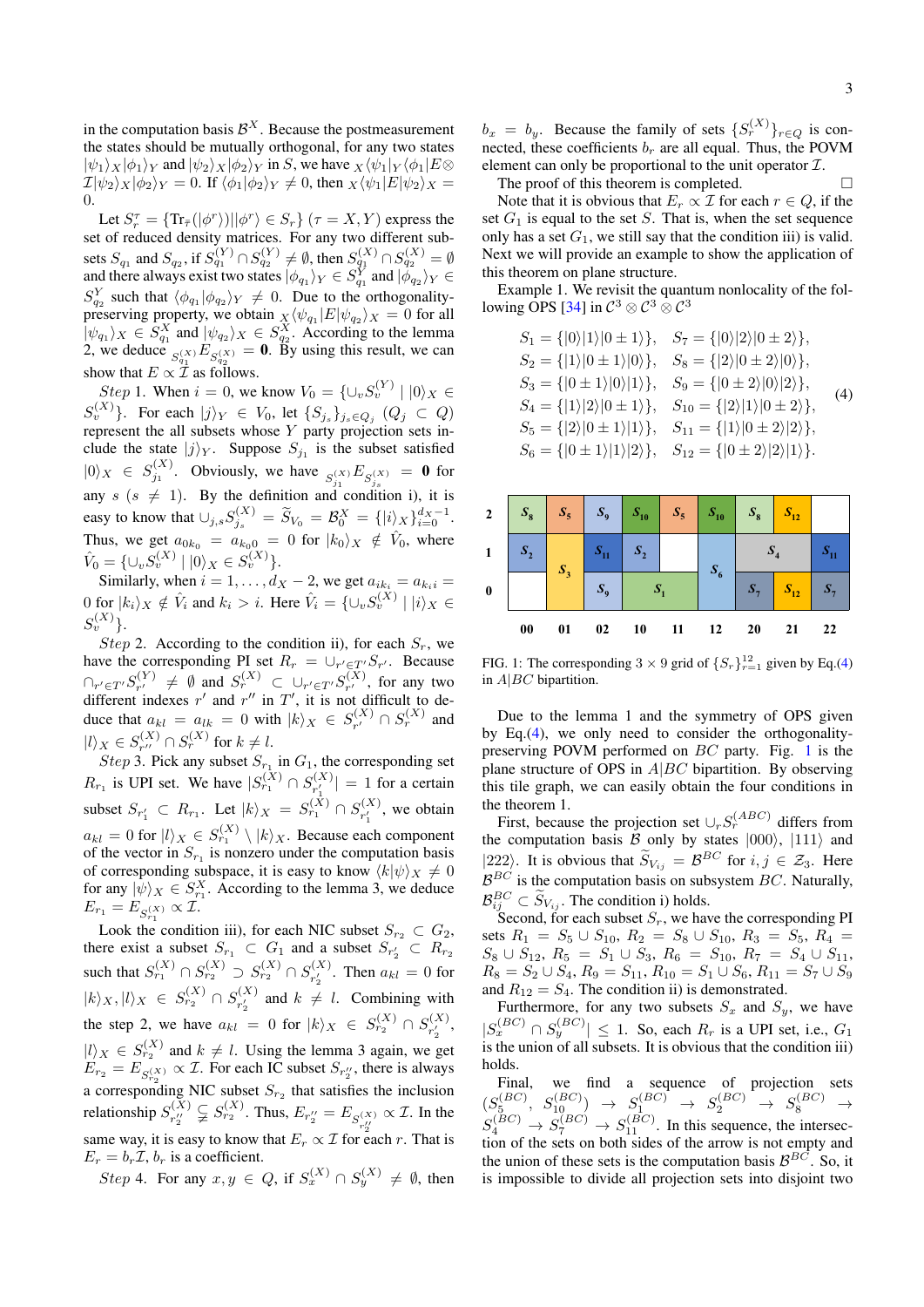groups of projection sets. That is, the family of projection sets  $\{S_r^{(BC)}\}_{r=1}^{12}$  is connected. The condition iv) is satisfied.

According to the theorem 1, we deduce the POVM performed on BC party can only be trivial. Therefore, the OPS given by Eq.[\(4\)](#page-2-0) has the strongest quantum nonlocality.

For the same set as stated in the theorem 1, we have the following corollary.

Corollary 1. If any orthogonality-preserving POVM element performed on  $X$  party can only be proportional to the identity operator, then the set  $\cup_{r \in Q} S_r^{(X)}$  is the basis  $\mathcal{B}^X$  and the family of projection sets  $\{S_r^{(X)}\}_{r \in Q}$  is connected.

By using the corollary 1, in systems  $C^3 \otimes C^3 \otimes C^3$  and  $\mathcal{C}^4\!\otimes\!\mathcal{C}^4\!\otimes\!\mathcal{C}^4,$  we can discuss the minimum size of OPS under the specific restrictions. Let  $N$  express the maximum size of all subsets, i.e.,  $N = \max_r |S_r|$ . We have the following two theorems.

Theorem 2. In  $\mathcal{C}^3 \otimes \mathcal{C}^3 \otimes \mathcal{C}^3,$  for a given set  $S$  being symmetric, if any orthogonality-preserving POVM performed on BC party can only be trivial, then the smallest size of this set is 24.

 $Theorem~3.$  In  $\mathcal{C}^4\!\otimes\!\mathcal{C}^4\!\otimes\!\mathcal{C}^4,$  for a given set  $S$  is symmetric, when  $N = 2$ , if any orthogonality-preserving POVM element performed on BC party can only be proportional to identity, then the smallest size of this set  $S$  is 48.

For the detailed proofs please refer to Appendix [A](#page-6-0) and [B,](#page-6-1) respectively. Theorems 2 and 3 show the minimum sizes of this two kinds of OPSs, respectively. They are a partial answer for an open question in Ref.[\[34\]](#page-13-23).

## <span id="page-3-0"></span>IV. OPS WITH THE STRONGEST QUANTUM NONLOCOLITY IN  $\mathcal{C}^{d_A}\otimes\mathcal{C}^{d_B}\otimes\mathcal{C}^{d_C}$  and  $\mathcal{C}^{d_A} \otimes \mathcal{C}^{d_B} \otimes \mathcal{C}^{d_C} \otimes \mathcal{C}^{d_D}$

From the theorem 1, we know that the nonlocality of OPS is closely related to its plane structure. In this section, we will provide several nonlocal OPSs in three and four-partite systems.

By extending the dimension of the grid in fig. [1,](#page-2-1) we can generalize the structure of the set [\(4\)](#page-2-0) to any finite dimension. The OPS in  $\mathcal{C}^{d_A} \otimes \mathcal{C}^{d_B} \otimes \mathcal{C}^{d_C}$  is described as

<span id="page-3-2"></span>
$$
H_{1} = \{ |0\rangle_{A}|\xi_{i}\rangle_{B}|\eta_{j}\rangle_{C}\}_{i,j},
$$
  
\n
$$
H_{2} = \{ |\xi_{i}\rangle_{A}|\eta_{j}\rangle_{B} |0\rangle_{C}\}_{i,j},
$$
  
\n
$$
H_{3} = \{ |\eta_{j}\rangle_{A} |0\rangle_{B} |\xi_{i}\rangle_{C}\}_{i,j},
$$
  
\n
$$
H_{4} = \{ |\xi_{i}\rangle_{A} |d'_{B}\rangle_{B} |\eta_{j}\rangle_{C}\}_{i,j},
$$
  
\n
$$
H_{5} = \{ |d'_{A}\rangle_{A}|\eta_{j}\rangle_{B} |\xi_{i}\rangle_{C}\}_{i,j},
$$
  
\n
$$
H_{6} = \{ |\eta_{j}\rangle_{A} |\xi_{i}\rangle_{B} |d'_{C}\rangle_{C}\}_{i,j},
$$
  
\n
$$
H_{7} = \{ |0\rangle_{A} |d'_{B}\rangle_{B} |0 \pm d'_{C}\rangle_{C}\},
$$
  
\n
$$
H_{8} = \{ |d'_{A}\rangle_{A} |0 \pm d'_{B}\rangle_{B} |0\rangle_{C}\},
$$
  
\n
$$
H_{9} = \{ |0 \pm d'_{A}\rangle_{A} |0\rangle_{B} |d'_{C}\rangle_{C}\},
$$
  
\n
$$
H_{10} = \{ |d'_{A}\rangle_{A} |\xi_{i}\rangle_{B} |0 \pm d'_{C}\rangle_{C}\},
$$
  
\n
$$
H_{11} = \{ |\xi_{i}\rangle_{A} |0 \pm d'_{B}\rangle_{B} |d'_{C}\rangle_{C}\},
$$
  
\n
$$
H_{12} = \{ |0 \pm d'_{A}\rangle_{A} |d'_{B}\rangle_{B} |\xi_{i}\rangle_{C}\},
$$

where  $|\xi_i\rangle_{\tau} = \sum_{u=0}^{d_{\tau}-3} \omega_{d_{\tau}-2}^{iu}|u+1\rangle, |\eta_j\rangle_{\tau} = \sum_{u=0}^{d_{\tau}-2}$  $\omega_{d_{\tau}-1}^{ju}|u\rangle, \; d'_{\tau} \;\; = \;\, d_{\tau} \; - \; 1 \; \, \text{for} \; \, i \;\; \in \;\, \mathcal{Z}_{d_{\tau}-2}, \; j \;\; \in \;\, \mathcal{Z}_{d_{\tau}-1},$  and  $\tau = A, B, C$ . Here and below, we use the notation  $\omega_n := e^{\frac{2\pi i}{n}}$  for any positive integer *n*.

In  $A|BC$  bipartition, this OPS allows representation as in fig. [2.](#page-3-1) We will explain its nonlocality in the following theorem.



<span id="page-3-1"></span>FIG. 2: The corresponding  $d_A \times d_B d_C$  grid of  $\{H_i\}_{i=1}^{12}$  given by Eq.[\(5\)](#page-3-2) in  $A|BC$  bipartition.

*Theorem* 4. In  $C^{dA} \otimes C^{dB} \otimes C^{dC}$ , the set  $\cup_{i=1}^{12} H_i$  given by Eq. $(5)$  is of the strongest nonlocality. The size of this set is  $2[(d_A d_B + d_B d_C + d_A d_C) - 2(d_A + d_B + d_C) + 3]$ .

Proof. Similarly, we only need to discuss the POVM performed on BC party. The tile structure is shown in the fig. [2.](#page-3-1) Because the set  $\bigcup_{i=1}^{12} H_i$  has the same structure as the set  $\cup_{i=1}^{12} S_i$  given by Eq.[\(4\)](#page-2-0), the conditions i), ii) and iv) are obvious. Correspondingly, let  $R_i$  have the same grids. We consider the condition iii).

There is the set sequence

$$
G_1 = H_2 \cup H_7 \cup H_8 \cup H_{11},
$$
  
\n
$$
G_2 = H_1 \cup H_4 \cup H_9 \cup H_{10},
$$
  
\n
$$
G_3 = H_5 \cup H_6 \cup H_{12},
$$
  
\n
$$
G_4 = H_3.
$$

Here each  $H_i$  is a NIC subset. For  $H_1 \subset G_2$ , by observing the fig. [2](#page-3-1) we find that there are  $H_2 \subset G_1$  and  $H_{10} \subset R_1$ such that  $H_1^{(BC)} \cap H_2^{(BC)} = H_1^{(BC)} \cap H_{10}^{(BC)}$ . For  $H_4 \subset G_2$ , there is  $H_8 = G_1 \cap R_4$ . Naturally, it satisfies the relationship of condition iii). For the subsets  $H_9$ ,  $H_{10}$ ,  $H_5$ ,  $H_6$ ,  $H_{12}$  and *H*<sub>3</sub>, there are  $H_{11} = G_1 \cap R_9$ ,  $H_2 = G_1 \cap R_{10}$ ,  $H_1 = G_2 \cap R_2$  $R_5$ ,  $H_{10} = G_2 \cap R_6$ ,  $H_4 = G_2 \cap R_{12}$  and  $H_5 = G_3 \cap R_3$ , respectively. The condition iii) holds.

According to the theorem 1, the orthogonality-preserving POVM performed on BC party can only be trivial. Therefore, the set  $\bigcup_{i=1}^{12} H_i$  given by Eq.[\(5\)](#page-3-2) has the strongest non- $\Box$  locality.

Through the application of the theorem 1 on plane geometry, we construct a new OPS which contains fewer quantum states in the system  $C^4 \otimes C^4 \otimes C^4$  and prove that the new OPS has the strongest quantum nonlocality. The specific OPS is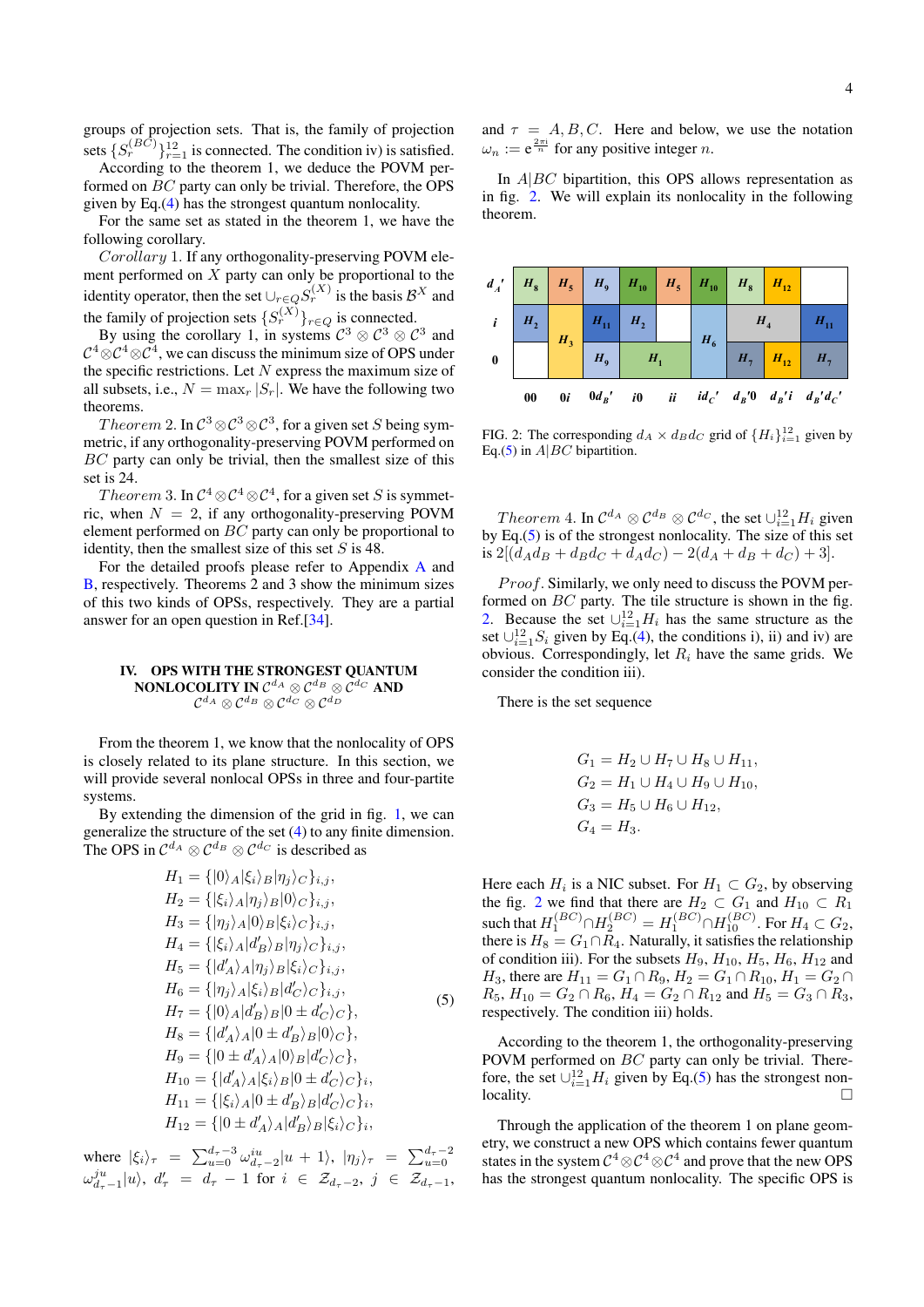given by

<span id="page-4-0"></span>
$$
S_{11} = \{ |0\rangle |1\rangle |2 \pm 3\rangle \}, \quad S_{51} = \{ |1\rangle |3\rangle |2 \pm 3\rangle \},
$$
\n
$$
S_{12} = \{ |1\rangle |2 \pm 3\rangle |0\rangle \}, \quad S_{52} = \{ |3\rangle |2 \pm 3\rangle |1\rangle \},
$$
\n
$$
S_{13} = \{ |2 \pm 3\rangle |0\rangle |1\rangle \}, \quad S_{53} = \{ |2 \pm 3\rangle |1\rangle |3\rangle \},
$$
\n
$$
S_{21} = \{ |0\rangle |2\rangle |1 \pm 2\rangle \}, \quad S_{61} = \{ |2\rangle |3\rangle |1 \pm 2\rangle \},
$$
\n
$$
S_{22} = \{ |2\rangle |1 \pm 2\rangle |0\rangle \}, \quad S_{62} = \{ |3\rangle |1 \pm 2\rangle |2\rangle \},
$$
\n
$$
S_{23} = \{ |1 \pm 2\rangle |0\rangle |2\rangle \}, \quad S_{63} = \{ |1 \pm 2\rangle |2\rangle |3\rangle \},
$$
\n
$$
S_{31} = \{ |0\rangle |3\rangle |0 \pm 2\rangle \}, \quad S_{71} = \{ |3\rangle |0\rangle |2 \pm 3\rangle \},
$$
\n
$$
S_{32} = \{ |3\rangle |0 \pm 2\rangle |0\rangle \}, \quad S_{72} = \{ |0\rangle |2 \pm 3\rangle |3\rangle \},
$$
\n
$$
S_{33} = \{ |0 \pm 2\rangle |0\rangle |3\rangle \}, \quad S_{73} = \{ |2 \pm 3\rangle |3\rangle |0\rangle \},
$$
\n
$$
S_{41} = \{ |1\rangle |0\rangle |0 \pm 1\rangle \}, \quad S_{81} = \{ |3\rangle |1\rangle |0 \pm 1\rangle \},
$$
\n
$$
S_{42} = \{ |0\rangle |0 \pm 1\rangle |1\rangle \}, \quad S_{83} = \{ |0 \pm 1\rangle |3\rangle \},
$$
\n
$$
S_{43} = \{ |0 \pm 1\rangle |1\rangle |0\rangle \}, \quad S_{83} = \{ |0 \pm 1\rangle |3\rangle |1\rangle.
$$

 $Theorem~5.$  In  $\mathcal{C}^4{ \otimes} \mathcal{C}^4{ \otimes} \mathcal{C}^4,$  the set  $\cup_{i=1}^8(\cup_{j=1}^3 S_{ij})$  given by Eq.[\(6\)](#page-4-0) has the strongest nonlocality. The size of this set is 48.

The detailed proof is shown in Appendix  $C$ . In the same way, we generalize the structures of OPSs given by Eq.[\(6\)](#page-4-0) and Ref.[\[34\]](#page-13-23) to higher dimensional systems  $\mathcal{C}^{d_A}\otimes\mathcal{C}^{d_B}\otimes\mathcal{C}^{d_C}$ and  $\mathcal{C}^{d_A}\otimes\mathcal{C}^{d_B}\otimes\mathcal{C}^{d_C}\otimes\mathcal{C}^{d_D}$  , respectively. In  $\mathcal{C}^{d_A}\otimes\mathcal{C}^{d_B}\otimes\mathcal{C}^{d_C}$  $(d_A, d_B, d_C \geq 4)$ , we consider the following OPS

$$
H_{11} = \{ |0\rangle_A | 1\rangle_B | \alpha_3^l \rangle_C \},
$$
  
\n
$$
H_{12} = \{ |1\rangle_A | \alpha_3^l \rangle_B | 0\rangle_C \},
$$
  
\n
$$
H_{13} = \{ | \alpha_3^l \rangle_A | 0\rangle_B | 1\rangle_C \},
$$
  
\n
$$
H_{21} = \{ |0\rangle_A | \alpha^i \rangle_B | \alpha_1^k \rangle_C \},
$$
  
\n
$$
H_{22} = \{ | \alpha^i \rangle_A | \alpha_1^k \rangle_B | 0\rangle_C \},
$$
  
\n
$$
H_{23} = \{ | \alpha^i \rangle_A | 0\rangle_B | \alpha^i \rangle_C \},
$$
  
\n
$$
H_{31} = \{ |0\rangle_A | d_B^l \rangle_B | \alpha_0^j \rangle_C \},
$$
  
\n
$$
H_{32} = \{ |d_A^l \rangle_A | 0\rangle_B | \alpha_0^j \rangle_C \},
$$
  
\n
$$
H_{33} = \{ | \alpha_0^j \rangle_A | 0\rangle_B | d_C^l \rangle_C \},
$$
  
\n
$$
H_{34} = \{ |0\rangle_A | 0\rangle_B | 0 \pm 1\rangle_C \},
$$
  
\n
$$
H_{42} = \{ |0\rangle_A | 0 \pm 1\rangle_B | 1\rangle_C \},
$$
  
\n
$$
H_{43} = \{ |0 \pm 1\rangle_A | 1\rangle_B | 0\rangle_C \},
$$
  
\n
$$
H_{52} = \{ |d_A^l \rangle_A | \alpha_3^l \rangle_B | \alpha_3^l \rangle_C \},
$$
  
\n
$$
H_{53} = \{ | \alpha_3^l \rangle_A | 1\rangle_B | d_C^l \rangle_C \},
$$
  
\n
$$
H_{54} = \{ | \alpha_4^l \rangle_A | \alpha_3^l \rangle_B | 1\rangle_C \},
$$
  
\n
$$
H_{55} = \{ | \alpha_4^l \rangle_A | \alpha_4^l \rangle_B | \alpha_4^l \rangle_C \},
$$
  
\n
$$
H_{56} = \{ | \alpha_4^l \rangle_A | \alpha_4^l \rangle_B | \alpha_
$$

<span id="page-4-2"></span><span id="page-4-1"></span>(7)

Here  $\left| \alpha^i \right\rangle_{\tau} = \sum_{u=0}^{d_{\tau}-4} \omega_{d_{\tau}-3}^{iu} |u+2\rangle, \left| \alpha_0^j \right\rangle_{\tau} = \left| 0 \right\rangle +$ 

 $\sum_{u=1}^{d_{\tau}-3} \omega_{d_{\tau}-2}^{ju} |u+1\rangle, \, |\alpha_{1}^{k}\rangle_{\tau} = \sum_{u=0}^{d_{\tau}-3} \omega_{d_{\tau}-2}^{ku} |u+1\rangle,$  $\left|\alpha_{3}^{l}\right\rangle_{\tau} = \sum_{u=0}^{d_{\tau}-3} \omega_{d_{\tau}-2}^{lu} \left|u+2\right\rangle, d_{\tau}' = d_{\tau}-1 \text{ for } i \in \mathcal{Z}_{d_{\tau}-3},$  $j, k, l \in \mathcal{Z}_{d_{\tau}-2}$  and  $\tau = A, B, C$ . We find that this OPS also has the strongest nonlocality.

 $Theorem~6.$  In  $\mathcal{C}^{d_A}\otimes\mathcal{C}^{d_B}\otimes\mathcal{C}^{d_C},$  the set  $\cup_{i=1}^8 (\cup_{j=1}^3 H_{ij})$ given by Eq.[\(7\)](#page-4-1) is an OPS of the strongest nonlocality. The size of this set is  $2[(d_A d_B + d_B d_C + d_A d_C) - 3(d_A + d_B +$  $d_C$  + 12.

For the detailed proof please see the Appendix [D.](#page-7-0) When  $d_A = d_B = d_C = d \geq 4$ , the size of the strongly nonlocal OPS in this theorem is strictly less than the size  $6(d-1)^2$  of the strongly nonlocal OPS in Ref.[\[34\]](#page-13-23). Define the following OPS in  $\mathcal{C}^{d_A} \otimes \mathcal{C}^{d_B} \otimes \mathcal{C}^{d_C} \otimes \mathcal{C}^{d_D},$ 

$$
U_{11} = \{ |0\rangle_A | \xi_i \rangle_B | \eta_j \rangle_C | 0 \pm d'_{D} \rangle_D \}_{i,j},
$$
  
\n
$$
U_{12} = \{ | \xi_i \rangle_A | \eta_j \rangle_B | 0 \pm d'_{C} \rangle_C | 0 \rangle_D \}_{i,j},
$$
  
\n
$$
U_{13} = \{ | \eta_j \rangle_A | 0 \pm d'_{B} \rangle_B | 0 \rangle_C | \xi_i \rangle_D \}_{i,j},
$$
  
\n
$$
U_{14} = \{ |0 \pm d'_{A} \rangle_A | 0 \rangle_B | \xi_i \rangle_C | \eta_j \rangle_D \}_{i,j},
$$
  
\n
$$
U_{21} = \{ | \xi_i \rangle_A | d'_{B} \rangle_B | \gamma_k \rangle_C | \eta_j \rangle_D \}_{i,j,k},
$$
  
\n
$$
U_{22} = \{ | d'_{A} \rangle_A | \gamma_k \rangle_B | \eta_j \rangle_C | \xi_i \rangle_D \}_{i,j,k},
$$
  
\n
$$
U_{23} = \{ | \gamma_k \rangle_A | \eta_j \rangle_B | \xi_i \rangle_C | d'_{D} \rangle_D \}_{i,j,k},
$$
  
\n
$$
U_{34} = \{ | \eta_j \rangle_A | \xi_i \rangle_B | d'_{C} \rangle_C | \gamma_k \rangle_D \}_k,
$$
  
\n
$$
U_{32} = \{ | 0 \rangle_A | 0 \pm d'_{B} \rangle_B | \gamma_k \rangle_C | d'_{D} \rangle_D \}_k,
$$
  
\n
$$
U_{33} = \{ | 0 \pm d'_{A} \rangle_A | \gamma_k \rangle_B | d'_{C} \rangle_C | 0 \rangle_D \}_k,
$$
  
\n
$$
U_{34} = \{ | \gamma_k \rangle_A | d'_{B} \rangle_B | 0 \rangle_C | 0 \pm d'_{D} \rangle_D \}_k,
$$
  
\n
$$
U_{35} = \{ | 0 \pm d'_{A} \rangle_A | \gamma_k \rangle_B | d'_{C} \rangle_C | 0 \rangle_D \}_k,
$$
  
\n
$$
U_{36} = \{ | \xi_i \rangle_A | 0 \rangle_B | \gamma_k \rangle_C | \xi_i \rangle_D \}_i |_{i,A} \xi_i \rangle_E,
$$
  
\n
$$
U_{41} = \{ | \xi_k \rangle_A
$$

where  $|\xi_i\rangle_{\tau} = \sum_{u=0}^{d_{\tau}-3} \omega_{d_{\tau}-2}^{iu}|u+1\rangle, |\eta_j\rangle_{\tau} = \sum_{u=0}^{d_{\tau}-2}$  $\omega_{d_{\tau}-1}^{ju}|u\rangle,|\gamma_{k}\rangle_{\tau} = \sum_{u=0}^{d_{\tau}-2} \omega_{d_{\tau}-1}^{ku}|u+1\rangle, d_{\tau}' = d_{\tau}-1$  for  $i \in \overline{\mathcal{Z}}_{d_{\tau}-2}, j, k \in \overline{\mathcal{Z}}_{d_{\tau}-1}$ , and  $\tau = A, B, C, D$ . We have the following theorem.

*Theorem* 7. In the system  $C^{d_A} \otimes C^{d_B} \otimes C^{d_C} \otimes C^{d_D}$ , the

(8)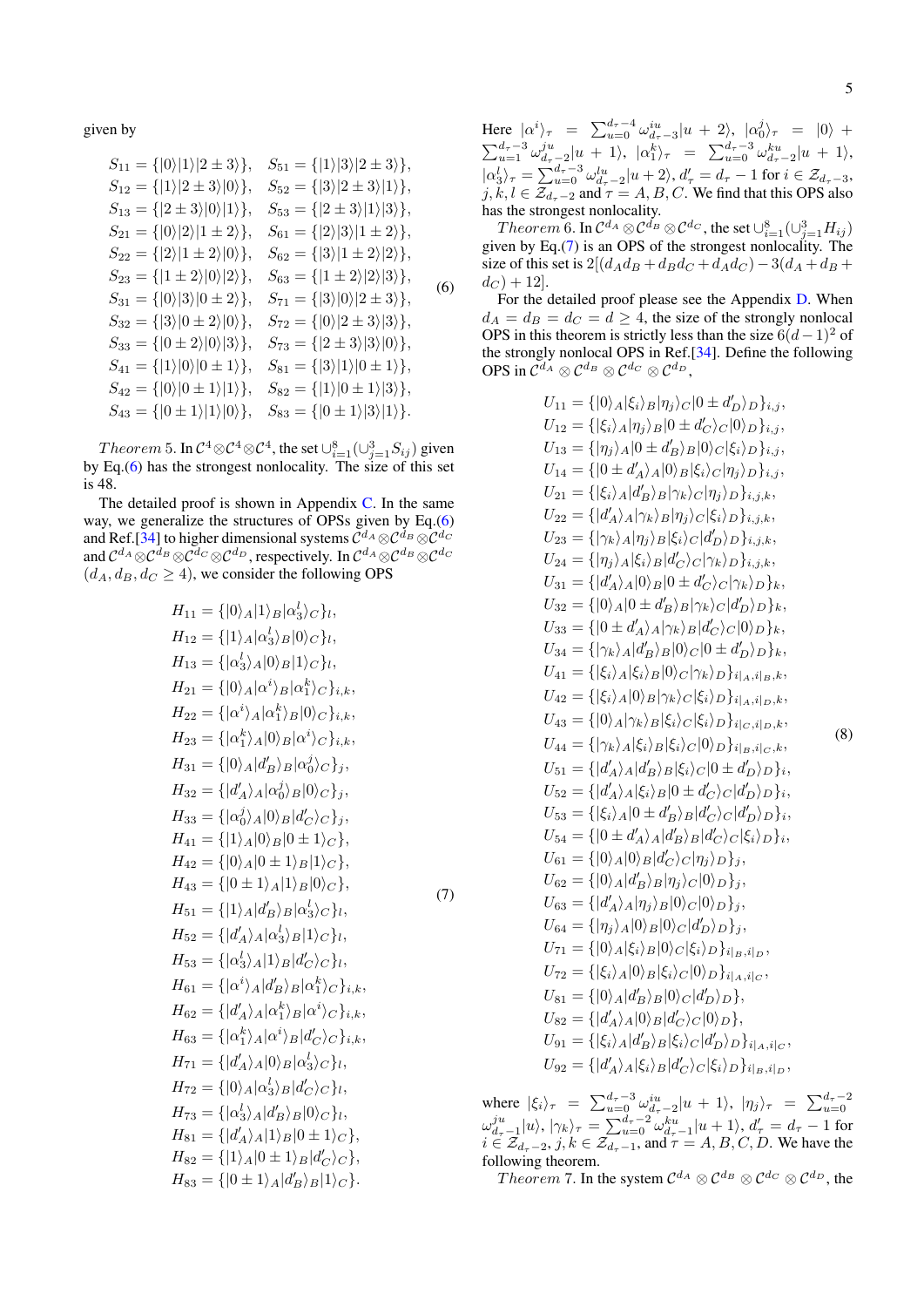set  $\{ \cup_{i=1}^6 (\cup_{j=1}^4 U_{ij}) \} \cup \{ \cup_{i=7}^9 (\cup_{j=1}^2 U_{ij}) \}$  given by Eq.[\(8\)](#page-4-2) is an OPS of the strongest nonlocality. The size of this set is  $d_{A}d_{B}d_{C}d_{D} - (d_{A}-2)(d_{B}-2)(d_{C}-2)(d_{D}-2) - 2.$ 

The detailed proof is given in Appendix  $E$ . It is worth noting that the OPS  $(8)$  still has the strongest nonlocality even though it lacks some quantum states compared with the set in Ref.[\[34\]](#page-13-23). Moreover, its size is smaller than that of the strongly nonlocal OPS in Ref.[\[37\]](#page-13-21).

#### <span id="page-5-0"></span>V. ENTANGLEMENT-ASSISTED DISCRIMINATION

The above OPSs cannot be distinguished one or more quantum states under LOCC even if any  $n - 1$  parties are allowed to come together. However, it is possible while we equip enough entanglement resource. We denote the quantum state  $|\phi^+(d)\rangle$  as the maximally entangled state  $\frac{1}{\sqrt{2}}$  $\frac{d}{d} \sum_{i=0}^{d-1} |ii\rangle$  in  $C^d \otimes C^d$ . In this section, we will present several different entanglement-assisted discrimination protocols. Because of the symmetry, from now, we only consider in the case  $d_A \geq d_B \geq d_C \geq d_D$ .

 $Theorem 8.$  The entanglement resource configuration  $\{(1, |\phi^+(2)\rangle_{AB}); (1, |\phi^+(d_C)\rangle_{BC})\}$  is sufficient for local discrimination of the set  $(5)$ .

The detailed process is provided in Appendix [F.](#page-8-0) In this protocol, we use quantum teleportation one time and consume  $(1 + \log d_C)$ -ebit entanglement resource in total. It is strictly less than the amount consumed in the protocol which teleports all subsystems to one party. Next, we discuss the local discrimination of OPS [\(5\)](#page-3-2) without teleportation.

 $Theorem 9$ . When all the parties are separated, the set  $\cup_{i=1}^{12} H_i$  given by Eq.[\(5\)](#page-3-2) can be locally distinguished by using the entanglement resource  $\{(s, |\phi^+(2)\rangle_{AB})$ ;  $(1, |\phi^+(2)\rangle_{AC})\},$  where  $s = 1 + \frac{e-3f+6}{2e-4f+6}$  for  $e = d_A d_B +$  $d_{A}d_{C} + d_{B}d_{C}$  and  $f = d_{A} + d_{B} + d_{C}$ .

The specific process is given in Appendix  $G$ . The entanglement consumed in this protocol is  $(1 + s)$ -ebit, due to  $s < 1.5 < \log d_C$ , which is less than the resource used in the theorem 8. Since the set  $(6)$  is a special case of  $(7)$ and they have the same structure, we only need to consider the entanglement-assisted discrimination protocols for the set [\(7\)](#page-4-1).

*Theorem* 10. The set  $\cup_{i=1}^{8}(\cup_{j=1}^{3}H_{ij})$  given by Eq.[\(7\)](#page-4-1) can be locally distinguished by using the entanglement resource configuration  $\{(1, |\phi^+(2)\rangle_{AB}); (1, |\phi^+(d_C)\rangle_{BC})\}.$ 

*Theorem* 11. The set  $\cup_{i=1}^{8}(\cup_{j=1}^{3}H_{ij})$  given by Eq.[\(7\)](#page-4-1) can be locally distinguished by using the entanglement resource configuration  $\{(1, |\phi^+(4)\rangle_{AB}); (1, |\phi^+(2)\rangle_{AC})\}.$ 

The detailed proofs of the theorems 10 and 11 are given in Appendix [H](#page-9-0) and [I,](#page-10-0) respectively. The protocol in the theorem 10 uses teleportation while the protocol in the theorem 11 does not. Clearly  $1 + \log d_C$  ebits entanglement is consumed in the previous protocol, which is not less than the amount used 3 ebits in the latter protocol because  $d_C \geq 4$ . In other word, the latter resource configuration is more effective when the smallest dimension  $d_C$  is greater than 4. Next, by the method presented by Zhang et al. in Ref.[\[52\]](#page-14-2), using multiple copies of EPR states instead of high-dimensional entangled states, we can get a new resource configuration.

Theorem 12. The entanglement resource configuration  $\{(3, |\phi^+(2)\rangle_{AB}); (1, |\phi^+(2)\rangle_{AC})\}$  is sufficient for local discrimination of the set  $\cup_{i=1}^{8}(\cup_{j=1}^{3}H_{ij})$  given by Eq.[\(7\)](#page-4-1).

In fact, using three EPR states has the same effect as using one maximally entangled state  $|\phi^+(4)\rangle_{AB}$ , for the detailed procedure please refer to the Appendix [J.](#page-11-0) Although more resources are used in this protocol, the method should be relatively easier to implement in real experiment because it only requires a device which can produce 2-qubit maximally entangled states. Similarly, we get several entanglement resource configurations to discriminate the set [\(8\)](#page-4-2) by LOCC.

Theorem 13. The entanglement resource configuration  $\{(1,|\phi^+(3)\rangle_{AB});(1,|\phi^+(d_C)\rangle_{BC});(1,|\phi^+(d_D)\rangle_{BD})\}$ is sufficient for local discrimination of the set  $\{ \cup_{i=1}^6 (\cup_{j=1}^4 U_{ij}) \} \cup \{ \cup_{i=7}^9 (\cup_{j=1}^2 U_{ij}) \}$  given by Eq.[\(8\)](#page-4-2).

The protocol of the theorem 13 is given in Appendix  $K$ . Theorem 14. Any one of the resource configurations  $\{(1, |\phi^+(3)\rangle_{AB}); (1, |\phi^+(3)\rangle_{AC}); (1, |\phi^+(3)\rangle_{AD})\}$ and  $\{(2, |\phi^+(2)\rangle_{AB}); (2, |\phi^+(2)\rangle_{AC}); (2, |\phi^+(2)\rangle_{AD})\}$  is sufficient for local discrimination of the set  $(8)$ .

We will not repeat the protocol of the theorem 14, because it is similar to that of theorems 11 and 12. In the theorem 13, we perform quantum teleportation twice and consume  $\log 3d_C d_D$  ebits entanglement resource. In comparison, the first configuration of the theorem 14 is more effective because  $\log 27 \leq \log 3d_C d_D$ , and the second configuration is simpler because it only needs multiple EPR states.

### <span id="page-5-1"></span>VI. CONCLUSION

We have investigated the OPS with strong quantum nonlocality through the decomposition of plane geometry. We presented the sufficient condition that the POVM performed on subsystem can only be trival and shown the smallest OPSs under some restrictions in  $C^3 \otimes C^3 \otimes C^3$  and  $C^4 \otimes C^4 \otimes C^4$ . Furthermore, we successfully constructed a smaller OPS which has the strongest nonlocality in  $\mathcal{C}^{d_A} \otimes \mathcal{C}^{d_B} \otimes \mathcal{C}^{d_C}$  $(d_A, d_B, d_C \geq 4)$  and generalized the previous known structures of strongly nonlocal OPSs to any possible three and four-partite systems. Interestingly, we studied local discrimination protocols for our OPSs with different types of entangled resources. Among them, we have three protocols which only need multiple copies of EPR states. We found that the protocols without teleportation can be more efficient on average. More than that, our results could also be helpful in better understanding of the properties of maximally entangled states.

#### Acknowledgments

This work was supported by the National Natural Science Foundation of China under Grant No. 12071110, the Hebei Natural Science Foundation of China under Grant No. A2020205014, the Science and Technology Project of Hebei Education Department under Grant Nos. ZD2020167 and ZD2021066, and funded by School of Mathematical Sciences of Hebei Normal University under Grant No.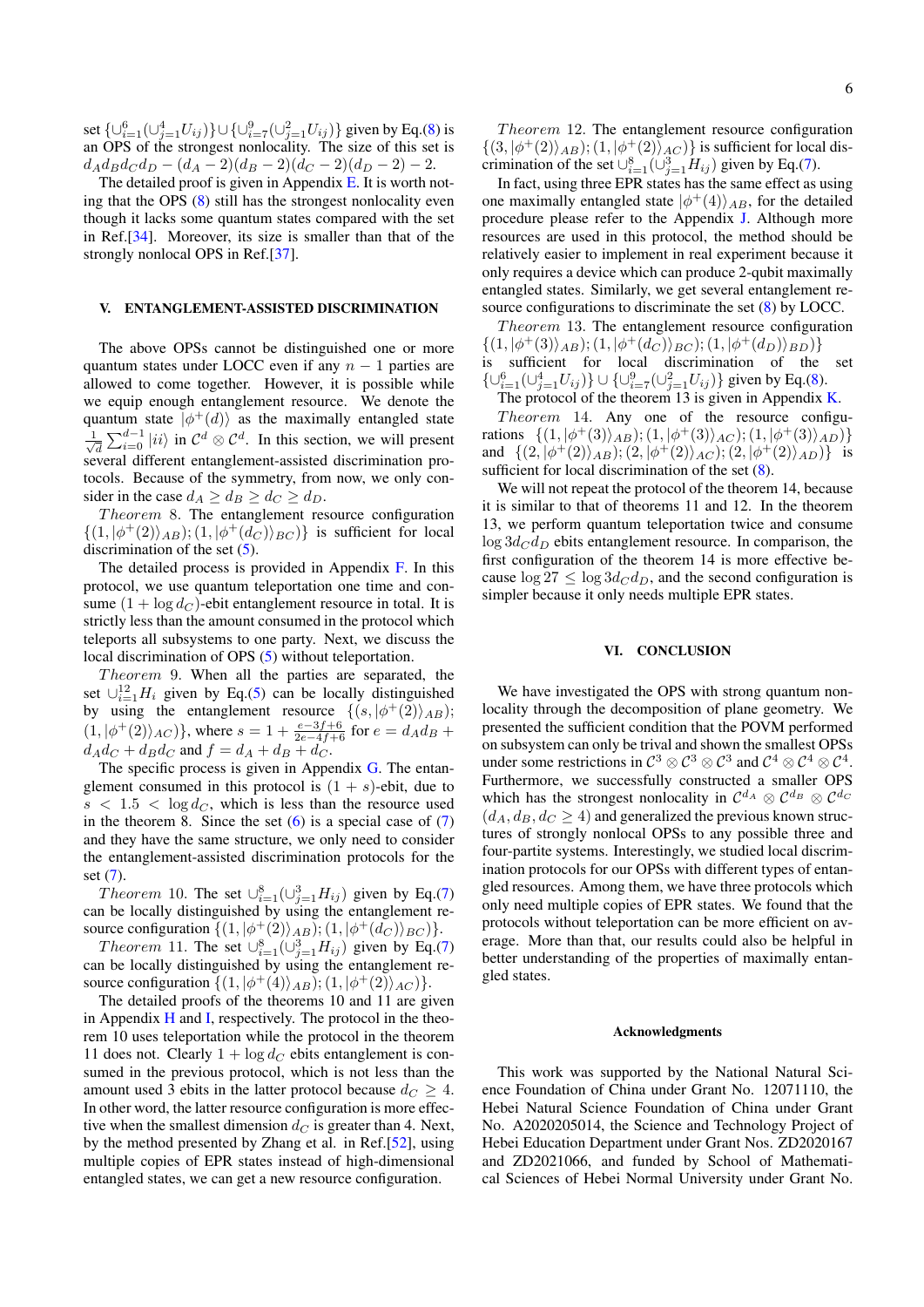### <span id="page-6-0"></span>Appendix A: The proof of theorem 2

According to the corollary 1, we know the union  $\bigcup_r S_r^{(BC)}$ <br>of all projection sets is the basis  $\mathcal{B}^{BC}$  and the family of projection sets  $\{S_r^{(BC)}\}_r$  is connected.

When  $N = 1$ , it is obvious that the set S is locally distinguishable. When  $N = 2$ , due to the symmetry, there is the collection  $\{S_{t_1}, S_{t_2}, S_{t_3}\}\$  including 6 quantum states, which satisfies  $|S_{t_1}| = |S_{t_2}| = |S_{t_3}| = 2, |S_{t_1}^{(BC)}| = |S_{t_2}^{(BC)}| = 2$  $t_1$   $| - | \nu_{t_2}|$ and  $|S_{t_3}^{(BC)}| = 1$ . Moreover, the collection is invariant under the cyclic permutation of the parties. According to the completeness and connectedness of projection sets, the set  $S$  contains at least 8 subsets whose projection sets on  $BC$ party have two elements. That is, we have no less than 4 disjoint collections with above form. In other words, when  $N = 2$ , the size of set S cannot be less than 24.

In the case  $N = 3$ , there must be a subset satisfying  $|S_t^{(A)}| = 3$  and  $|S_t^{(BC)}| = 1$ . Meanwhile,  $S_t^{(A)} = \mathcal{B}^A$ . We have  $S_t^{(BC)} \cap (\cup_{t' \in Q \setminus \{t\}} S_{t'}^{(BC)})$  $t^{(DC)}$ ) =  $\emptyset$ . Hence, the family of projection sets  $\{S_r^{(BC)}\}_r$  is unconnected. There is a contradiction. Similarly, the cases  $N = 6, 9$  do not exist.

In the case  $N = 4$ , because of symmetry, there is a collection  $\{S_{u_1}, S_{u_2}, S_{u_3}\}\$ including 12 quantum states, which satisfies  $|S_{u_1}| = |S_{u_2}| = |S_{u_3}| = 4$ ,  $|S_{u_1}^{(BC)}| = 4$  and  $|S_{u_2}^{(BC)}| = |S_{u_3}^{(BC)}| = 2$ , and the collection is symmetric under the parties. Similarly, due to the completeness and connectedness of projection sets, there are at least one other subset whose projection set on BC party has four elements or three additional subsets whose projection sets on  $BC$  party have two elements. In either case, it means that the size of set  $S$  is not less than 24.

It is obvious that  $|S_r| \neq 5$  or 7 for any  $r \in Q$ . If there is a subset such that  $|S_r| = 8$ , then we have  $S_r \cap P_c(S_r) \neq \emptyset$ . Here  $P_c$  is a cyclic permutation of the parties. Consequently, the cases  $N = 5, 7, 8$  do not hold.

On the other hand, the symmetric OPS given by Eq.[\(4\)](#page-2-0) has 24 quantum states and has been proved that any orthogonality-preserving POVM performed on BC party can only be trivial. Thus, in  $C^3 \otimes C^3 \otimes C^3$ , the minimum size of the set  $S$  is 24. The proof is completed.

### <span id="page-6-1"></span>Appendix B: The proof of theorem 3

Because the set is symmetric and the maximum size of all subsets is 2, there is a collection  $\{S_{t_1}, S_{t_2}, S_{t_3}\}\$  including 6 quantum states. It satisfies the same requirements as above. Due to the completeness and connectedness of projection sets, there are at least 15 subsets whose projection sets on BC party have size 2. So, we have no less than 8 disjoint collections which include 6 quantum states. That is, the set  $S$  contains at least 48 quantum states. On the other side, we find the OPS given by Eq.[\(6\)](#page-4-0) satisfies all conditions

<span id="page-6-4"></span>

| <b>Subset</b> | PI set                                   | <b>Subset</b> | PI set                        |
|---------------|------------------------------------------|---------------|-------------------------------|
| $S_{11}$      | $\overline{R_{11}} = S_{53} \cup S_{62}$ | $S_{\rm 51}$  | $R_{51} = S_{31} \cup S_{72}$ |
| $S_{12}$      | $R_{12} = S_{32} \cup S_{73}$            | $S_{\rm 52}$  | $R_{52} = S_{21} \cup S_{83}$ |
| $S_{13}$      | $R_{13} = S_{41}$                        | $S_{53}$      | $R_{53} = S_{11}$             |
| $S_{21}$      | $R_{21} = S_{52} \cup S_{62}$            | $S_{61}$      | $R_{61} = S_{51} \cup S_{83}$ |
| $S_{22}$      | $R_{22} = S_{32} \cup S_{81}$            | $S_{62}$      | $R_{62} = S_{11} \cup S_{21}$ |
| $S_{23}$      | $R_{23} = S_{71}$                        | $S_{63}$      | $R_{63} = S_{72}$             |
| $S_{31}$      | $R_{31} = S_{12} \cup S_{51}$            | $S_{71}$      | $R_{71} = S_{23} \cup S_{82}$ |
| $S_{32}$      | $R_{32} = S_{12} \cup S_{41}$            | $S_{72}$      | $R_{72} = S_{51} \cup S_{63}$ |
| $S_{33}$      | $R_{33} = S_{82}$                        | $S_{73}$      | $R_{73} = S_{12}$             |
| $S_{41}$      | $R_{41} = S_{13} \cup S_{32}$            | $S_{81}$      | $R_{81} = S_{42} \cup S_{43}$ |
| $S_{42}$      | $R_{42} = S_{13} \cup S_{81}$            | $S_{82}$      | $R_{82} = S_{11} \cup S_{33}$ |
| $S_{43}$      | $R_{43} = S_{81}$                        | $S_{83}$      | $R_{83} = S_{61}$             |

and the size is 48. Therefore, the minimum size of set  $S$  is 48.

<span id="page-6-2"></span>Appendix C: The proof of theorem 5



<span id="page-6-3"></span>FIG. 3: The corresponding  $4 \times 16$  grid of  $\{S_{ij}\}\$  given by Eq.[\(6\)](#page-4-0) in  $A|BC$  bipartition.

According to the lemma 1 and the cyclic permutation invariance of the set  $(6)$ , we only need to discuss the orthogonal-preserving measurement on BC party. The tile structure can be shown in fig. [3.](#page-6-3) It is obvious  $\tilde{S}_{V_{kl}} = \mathcal{B}^{BC}$ for any  $k, l \in \mathcal{Z}_4$ . So, we have  $\mathcal{B}^{BC}_{kl} \subset \tilde{S}_{V_{kl}}$ . Hence the condition i) holds.

For each subset  $S_{ij}$ , there is the corresponding PI set  $R_{ij}$ . Hence, the condition ii) is satisfied. The details are presented in table [I.](#page-6-4)

It is not difficult to find  $|S_{ij}^{(BC)} \cap S_{i'j'}^{(BC)}|$  $\left|\sum_{i'j'}^{(DC)}\right| \leq 1$  for any two subsets  $S_{ij}$  and  $S_{i'j'}$ . So, each  $R_{ij}$  is a UPI set. Therefore  $G_1$  is the union of all subsets. It is natural that the condition iii) is proven.

We find a sequence of projection sets  $S_{41}^{(BC)} \rightarrow S_{42}^{(BC)} \rightarrow$  $S_{81}^{(BC)} \rightarrow S_{22}^{(BC)} \rightarrow S_{12}^{(BC)} \rightarrow S_{31}^{(BC)} \rightarrow S_{51}^{(BC)} \rightarrow$  $S_{72}^{(BC)}~\to~S_{61}^{(BC)}~\to~S_{52}^{(BC)}~\to~S_{21}^{(BC)}~\to~S_{62}^{(BC)}~\to~$  $S_{11}^{(BC)} \rightarrow S_{82}^{(BC)} \rightarrow S_{71}^{(BC)}$ . In this sequence, the intersection of the sets on both sides of the arrow is not empty. Note that the set  $S_{72}^{(BC)}$  in the brackets is only related to the previous set  $S_{51}^{(BC)}$ . Moreover, the union of these sets is the computation basis  $\mathcal{B}^{BC}$ . So, it is impossible to divide all projection sets into disjoint two groups of projection sets. That is, the family of projection sets  $\{S_{ij}^{(BC)}\}_{ij}$  is connected. The condition iv) holds.

Due to the theorem 1, we deduce the POVM performed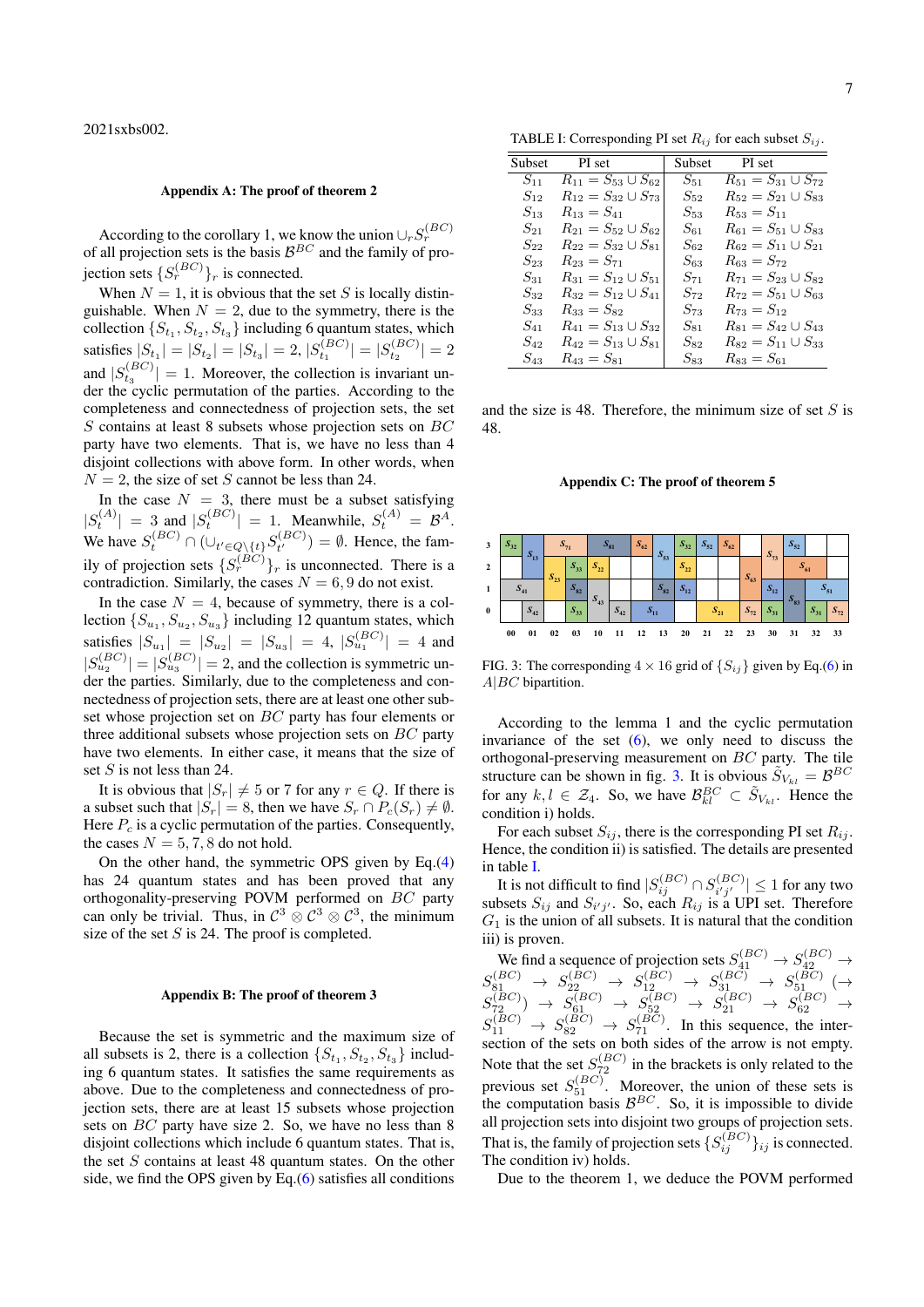TABLE II: The intersection of set  $G_{x-1}$  and PI set  $R_t$  about NIC subset  $H_t \subset G_x$   $(x = 2, \ldots, 9)$ .

<span id="page-7-2"></span>

| Subset Intersection Subset Intersection                                                         |  |
|-------------------------------------------------------------------------------------------------|--|
| $H_{12} \subset G_2$ $H_{32} = G_1 \cap R_{12}$ $H_{21} \subset G_4$ $H_{52} = G_3 \cap R_{21}$ |  |
| $H_{13} \subset G_2$ $H_{41} = G_1 \cap R_{13}$ $H_{62} \subset G_5$ $H_{21} = G_4 \cap R_{62}$ |  |
| $H_{22} \subset G_2$ $H_{32} = G_1 \cap R_{22}$ $H_{11} \subset G_6$ $H_{62} = G_5 \cap R_{11}$ |  |
| $H_{31} \subset G_2$ $H_{51} = G_1 \cap R_{31}$ $H_{82} \subset G_7$ $H_{11} = G_6 \cap R_{82}$ |  |
| $H_{61} \subset G_2$ $H_{51} = G_1 \cap R_{61}$ $H_{71} \subset G_8$ $H_{82} = G_7 \cap R_{71}$ |  |
| $H_{63} \subset G_2$ $H_{72} = G_1 \cap R_{63}$ $H_{23} \subset G_9$ $H_{71} = G_8 \cap R_{23}$ |  |
| $H_{73} \subset G_3$ $H_{12} = G_2 \cap R_{73}$                                                 |  |

on  $BC$  party can only be trivial. Therefore, the OPS  $(6)$  has the strongest quantum nonlocality.

#### <span id="page-7-0"></span>Appendix D: The proof of theorem 6

Similarly, we only need to consider the orthogonalitypreserving POVM on  $BC$ . Because the set  $(7)$  has the same structure as the set  $(6)$ , the conditions i), ii) and iv) are obvious. Let  $R_{ij}$  have the corresponding grids. Furthermore, we have the set sequence

$$
G_1 = H_{32} \cup H_{41} \cup H_{42} \cup H_{51} \cup H_{72} \cup H_{81},
$$
  
\n
$$
G_2 = H_{12} \cup H_{13} \cup H_{22} \cup H_{31} \cup H_{43} \cup H_{61} \cup H_{63},
$$
  
\n
$$
G_3 = H_{73} \cup H_{52} \cup H_{83},
$$
  
\n
$$
G_4 = H_{21}, G_5 = H_{62}, G_6 = H_{11},
$$
  
\n
$$
G_7 = H_{82} \cup H_{53}, G_8 = H_{33} \cup H_{71}, G_9 = H_{23}.
$$
  
\n(D1)

Here  $H_{43}$ ,  $H_{83}$ ,  $H_{53}$  and  $H_{33}$  are IC subsets, which we will not consider. For  $H_{52} \subset G_3$ , we find there are  $H_{61} \subset G_2$ and  $H_{83} \,\subset R_{52}$  such that  $H_{52}^{(BC)} \cap H_{61}^{(BC)} = H_{52}^{(BC)} \cap R_{61}^{(BC)}$  $H_{83}^{(BC)}$ . For the other subset  $H_t \subset G_x$   $(x = 2, \ldots, 9)$ , we have the intersection of set  $G_{x-1}$  and PI set  $R_t$ . The details are presented in table [II.](#page-7-2) This shows that condition iii) holds.

The set [\(7\)](#page-4-1) satisfies all conditions in the theorem 1, so it is locally irreducible in every bipartition. That is, the OPS [\(7\)](#page-4-1) has the strongest nonlocality.

<span id="page-7-1"></span>Appendix E: The proof of theorem 7



<span id="page-7-3"></span>FIG. 4: The corresponding  $3 \times 27$  grid of  $\{U_{ij}\}\$  given by Eq.[\(8\)](#page-4-2) in  $A|BCD$  bipartition.

Obviously, we only need to consider the orthogonalitypreserving measurement on subsystem BCD. The tile struc-ture can be shown in fig. [4.](#page-7-3) It is obvious  $\tilde{S}_{V_{jkl}} = \mathcal{B}^{BCD}$  for any  $j, k, l \in \mathcal{Z}_3$ . So, we have  $\mathcal{B}_{jkl}^{BC} \subset \tilde{S}_{V_{jkl}}$ . The condition i) holds.

<span id="page-7-4"></span>TABLE III: Corresponding PI set  $R_{ij}$  for each subset  $U_{ij}$ .

| Subset   | PI set                                                                | Subset       | PI set                                   |
|----------|-----------------------------------------------------------------------|--------------|------------------------------------------|
| $U_{11}$ | $R_{11} = U_{12} \cup U_{23}$<br>$\cup U_{41} \cup U_{44}$            | $U_{44}$     | $R_{44} = U_{11}$                        |
| $U_{12}$ | $R_{12} = U_{33} \cup U_{63}$<br>$\cup U_{82}$                        | $U_{51}$     | $R_{51} = U_{32} \cup U_{62}$            |
| $U_{13}$ | $R_{13} = U_{22} \cup U_{31}$                                         | $U_{52}$     | $\overline{R_{52}} = U_{11} \cup U_{24}$ |
| $U_{14}$ | $R_{14} = U_{42} \cup U_{72}$                                         | $U_{53}$     | $R_{53} = U_{32}$                        |
| $U_{21}$ | $R_{21} = U_{22} \cup U_{33}$<br>$\cup U_{51} \cup U_{54}$            | $U_{\rm 54}$ | $R_{54} = U_{21}$                        |
| $U_{22}$ | $R_{22}=U_{13}\cup U_{43}$<br>$\cup U_{71}$                           | $U_{61}$     | $R_{61} = U_{12} \cup U_{42}$            |
| $U_{23}$ | $\overline{R_{23}} = U_{11} \cup U_{32}$                              | $U_{62}$     | $R_{62} = U_{34} \cup U_{51}$            |
| $U_{24}$ | $R_{24} = U_{52} \cup U_{92}$                                         | $U_{63}$     | $R_{63} = U_{12}$                        |
| $U_{31}$ | $\overline{R_{31}} = U_{13} \cup U_{42}$<br>$\cup U_{53} \cup U_{64}$ | $U_{64}$     | $R_{64} = U_{31}$                        |
| $U_{32}$ | $R_{32} = U_{23} \cup U_{53}$<br>$\cup U_{91}$                        | $U_{71}$     | $R_{71} = U_{41}$                        |
| $U_{33}$ | $R_{33} = U_{12} \cup U_{21}$                                         | $U_{\rm 72}$ | $R_{72} = U_{14}$                        |
| $U_{34}$ | $R_{34} = U_{62} \cup U_{81}$                                         | $U_{81}$     | $R_{81} = U_{34}$                        |
| $U_{41}$ | $R_{41} = U_{11} \cup U_{71}$                                         | $U_{82}$     | $R_{82} = U_{12}$                        |
| $U_{42}$ | $R_{42} = U_{14} \cup U_{61}$                                         | $U_{91}$     | $R_{91} = U_{32}$                        |
| $U_{43}$ | $R_{43} = U_{22}$                                                     | $U_{92}$     | $R_{92} = U_{24}$                        |

TABLE IV: The intersection of set  $G_{x-1}$  and PI set  $R_t$  about NIC subset  $U_t \subset G_x$   $(x = 2, 3, 4)$ .

<span id="page-7-5"></span>

| Subset Intersection Subset Intersection                                                                |  |
|--------------------------------------------------------------------------------------------------------|--|
| $U_{11} \subset G_2$ $U_{12} = G_1 \cap R_{11}$ $U_{52} \subset G_3$ $U_{11} = G_2 \cap R_{52}$        |  |
| $U_{23} \subset G_2$ $U_{32} = G_1 \cap R_{23}$ $ U_{62} \subset G_3$ $U_{51} = G_2 \cap R_{62}$       |  |
| $U_{31} \subset G_2$ $U_{53} = G_1 \cap R_{31}$ $ U_{64} \subset G_3$ $U_{31} = G_2 \cap R_{64}$       |  |
| $U_{33} \subset G_2$ $U_{12} = G_1 \cap R_{33}$ $U_{14} \subset G_4$ $U_{42} = G_3 \cap R_{14}$        |  |
| $U_{51} \subset G_2$ $U_{32} = G_1 \cap R_{51}$ $ U_{22} \subset G_4$ $U_{13} \subset G_3 \cap R_{22}$ |  |
| $U_{61} \subset G_2$ $U_{12} = G_1 \cap R_{61}$ $U_{24} \subset G_4$ $U_{52} = G_3 \cap R_{24}$        |  |
| $U_{13} \subset G_3$ $U_{31} = G_2 \cap R_{13}$ $U_{34} \subset G_4$ $U_{62} = G_3 \cap R_{34}$        |  |
| $U_{21} \subset G_3$ $U_{33} \subset G_2 \cap R_{21}$ $ U_{54} \subset G_4$ $U_{21} = G_3 \cap R_{54}$ |  |
| $U_{41} \subset G_3$ $U_{11} = G_2 \cap R_{41}$ $U_{72} \subset G_5$ $U_{14} = G_4 \cap R_{72}$        |  |
| $U_{42} \subset G_3$ $U_{61} = G_2 \cap R_{42}$ $ U_{81} \subset G_5$ $U_{34} = G_4 \cap R_{81}$       |  |
| $U_{44} \subset G_3$ $U_{11} = G_2 \cap R_{44}$ $ U_{92} \subset G_5$ $U_{24} = G_4 \cap R_{92}$       |  |

For each subset  $U_{ij}$ , we have the corresponding PI set  $R_{ij}$ . Hence, the condition ii) holds. The details are given in table [III.](#page-7-4)

Furthermore, we construct the set sequence

$$
G_1 = U_{12} \cup U_{32} \cup U_{53} \cup U_{63},
$$
  
\n
$$
G_2 = U_{11} \cup U_{23} \cup U_{31} \cup U_{33} \cup U_{51} \cup U_{61} \cup U_{82} \cup U_{91},
$$
  
\n
$$
G_3 = U_{13} \cup U_{21} \cup U_{41} \cup U_{42} \cup U_{44} \cup U_{52} \cup U_{62} \cup U_{64},
$$
  
\n
$$
G_4 = U_{14} \cup U_{22} \cup U_{24} \cup U_{34} \cup U_{43} \cup U_{54} \cup U_{71},
$$
  
\n
$$
G_5 = U_{72} \cup U_{81} \cup U_{92}.
$$
  
\n(E1)

Here  $U_{82}$ ,  $U_{91}$ ,  $U_{43}$  and  $U_{71}$  are IC subsets. For the other subset  $U_t \subset G_x$   $(x = 2, \ldots, 5)$ , we have the intersection of set  $G_{x-1}$  and PI set  $R_t$ . The details are presented in table [IV.](#page-7-5) This shows that the condition iii) is satisfied.

In addition, we find the tree sequence of projection sets  $U_{12}^{(BCD)} \rightarrow U_{61}^{(BCD)} (\rightarrow U_{42}^{(BCD)} \rightarrow U_{14}^{(BCD)}) \rightarrow$  $U_{31}^{(BCD)} \rightarrow U_{32}^{(BCD)} \rightarrow U_{51}^{(BCD)} (\rightarrow U_{62}^{(BCD)} \rightarrow$  $U_{34}^{(BCD)}$   $\rightarrow$   $U_{21}^{(BCD)}$   $\rightarrow$   $U_{22}^{(BCD)}$   $\rightarrow$   $U_{41}^{(BCD)}$   $\rightarrow$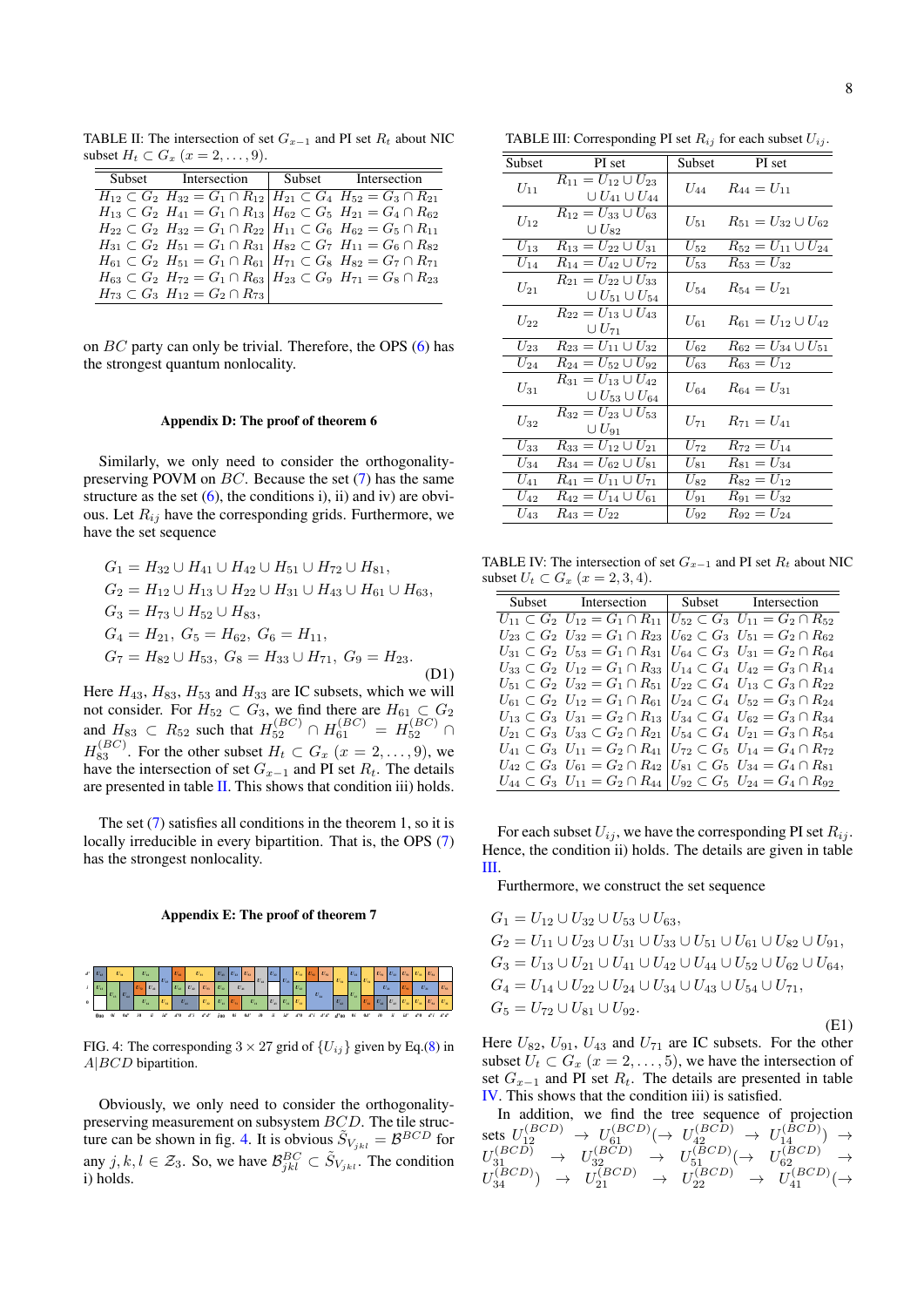$U_{11}^{(BCD)} \rightarrow U_{52}^{(BCD)} \rightarrow U_{24}^{(BCD)}$ . Note that the subsequence in parentheses is a branch of the previous adjacent set. In this sequence, the intersection of the sets on both sides of the arrow is not empty and the union of these sets is the computation basis  $\mathcal{B}^{BCD}$ . So, the family of projection sets  $\{U_{ij}^{(BCD)}\}_{ij}$  is connected. The condition iv) is proven.

By the theorem 1, we deduce the POVM performed on BCD party can only be trivial. Therefore, the OPS [\(8\)](#page-4-2) has the strongest quantum nonlocality.

## <span id="page-8-0"></span>Appendix F: The proof of theorem 8

By taking advantage of entangled resource  $|\phi^+(d_C)\rangle$ , Charlie first teleports his subsystem to Bob. Let subindex  $B$ represent the union of the two parties  $B$  and  $C$ . Whereafter, to locally discriminate the states, the EPR state  $|\phi^+(2)\rangle_{ab}$  is shared between Alice and Bob. The initial state is

$$
|\psi\rangle_{A\widetilde{B}} \otimes |\phi^+(2)\rangle_{ab},\tag{F1}
$$

where  $|\psi\rangle_{A\tilde{B}}$  is the state belonging to the set [\(5\)](#page-3-2), a and b are ancillary systems of Alice and Bob, respectively. Because each subset  $H_r$  ( $r \in Q$ ) is LOCC distinguishable, we only need to locally distinguish these subsets. Now the discrimination protocol proceeds as follows.

Step 1. Alice performs the measurement

$$
\mathcal{M}_1 \equiv \{ M_{11} := P[(|0\rangle, \dots, |d'_A - 1\rangle)_A; |0\rangle_a] + P[|d'_A\rangle_A; |1\rangle_a], M_{12} := I - M_{11}\}.
$$

Suppose the outcome corresponding to  $M_1$  clicks, the resulting postmeasurement states are

$$
H_1 \rightarrow \{ |0\rangle_A | \xi_i \circ \eta_j \rangle_{\widetilde{B}} |00\rangle_{ab} \},
$$
  
\n
$$
H_2 \rightarrow \{ | \xi_i \rangle_A | \eta_j \circ 0 \rangle_{\widetilde{B}} |00\rangle_{ab} \},
$$
  
\n
$$
H_3 \rightarrow \{ | \eta_j \rangle_A |0 \circ \xi_i \rangle_{\widetilde{B}} |00\rangle_{ab} \},
$$
  
\n
$$
H_4 \rightarrow \{ | \xi_i \rangle_A | d'_B \circ \eta_j \rangle_{\widetilde{B}} |00\rangle_{ab} \},
$$
  
\n
$$
H_5 \rightarrow \{ | d'_A \rangle_A | \eta_j \circ \xi_i \rangle_{\widetilde{B}} |11\rangle_{ab} \},
$$
  
\n
$$
H_6 \rightarrow \{ | \eta_j \rangle_A | \xi_i \circ d'_{C} \rangle_{\widetilde{B}} |00\rangle_{ab} \},
$$
  
\n
$$
H_7 \rightarrow \{ |0\rangle_A | d'_B \circ (0 \pm d'_C) \rangle_{\widetilde{B}} |00\rangle_{ab} \},
$$
  
\n
$$
H_8 \rightarrow \{ | d'_A \rangle_A | (0 \pm d'_B) \circ 0 \rangle_{\widetilde{B}} |11\rangle_{ab} \},
$$
  
\n
$$
H_9 \rightarrow \{ (|0\rangle_A |00\rangle_{ab} \pm | d'_A \rangle_A |11\rangle_{ab} |0 \circ d'_{C} \rangle_{\widetilde{B}} \},
$$
  
\n
$$
H_{10} \rightarrow \{ | d'_A \rangle_A | \xi_i \circ (0 \pm d'_C) \rangle_{\widetilde{B}} |11\rangle_{ab} \},
$$
  
\n
$$
H_{11} \rightarrow \{ | \xi_i \rangle_A | (0 \pm d'_B) \circ d'_{C} \rangle_{\widetilde{B}} |00\rangle_{ab} \},
$$
  
\n
$$
H_{12} \rightarrow \{ (|0\rangle_A |00\rangle_{ab} \pm | d'_A \rangle_A |11\rangle_{ab} | d'_B \circ \xi_i \rangle_{\widetilde{B}} \}.
$$

Here and below, symbol '∘' represents the union of the parties, for example,  $|\psi_1 \circ \psi_2\rangle_{\tilde{B}} = |\psi_1\rangle_B \otimes |\psi_2\rangle_C$ .<br>for any two quantum states  $|\psi_1\rangle_B$  and  $|\psi_2\rangle_C$ . Spefor any two quantum states  $|\psi_1\rangle_B$  and  $|\psi_2\rangle_C$ . cially, let  $|(0, \ldots, d_{B} - 1) \circ (0, \ldots, d_{C} - 1)\rangle_{\widetilde{B}}$  express  $(|00\rangle, \ldots, |0(d_C-1)\rangle, |10\rangle, \ldots, |(d_B-1)(d_C-1)\rangle)_{\widetilde{B}}.$ 

Step 2. Bob performs the measurement

$$
\mathcal{M}_2 \equiv \{ M_{21} := P[|0 \circ (1, ..., d'_C - 1)\rangle_{\widetilde{B}}; |0\rangle_b],
$$
  
\n
$$
M_{22} := P[|(1, ..., d'_B - 1) \circ d'_C\rangle_{\widetilde{B}}; |0\rangle_b],
$$
  
\n
$$
M_{23} := P[|(0, d'_B) \circ 0\rangle_{\widetilde{B}}; |1\rangle_b],
$$
  
\n
$$
M_{24} := P[|(0, ..., d'_B - 1) \circ (1, ..., d'_C - 1)\rangle_{\widetilde{B}};
$$
  
\n
$$
|1\rangle_b],
$$
  
\n
$$
M_{25} := P[|(1, ..., d'_B - 1) \circ (0, d'_C)\rangle_{\widetilde{B}}; |1\rangle_b],
$$
  
\n
$$
M_{26} := I - M_1 - M_2 - M_3 - M_4 - M_5 \}.
$$

If the corresponding operations  $M_{21}$ ,  $M_{22}$ ,  $M_{23}$ ,  $M_{24}$ and  $M_{25}$  click, we can distinguish the subsets  $H_3$ ,  $H_6$ ,  $H_8$ ,  $H_5$  and  $H_{10}$ , respectively. If  $M_{26}$  clicks, the given state is belonging to one of the remaining seven subsets  ${H_1, H_2, H_4, H_7, H_9, H_{11}, H_{12}}$ . At this point, we move on to the next step.

Step 3. Alice performs the measurement

$$
\mathcal{M}_3 \equiv \{ M_{31} := P[|0\rangle_A; |0\rangle_a] + P[|d'_A\rangle_A; |1\rangle_a],
$$
  

$$
M_{32} := I - M_{31}\}.
$$

If  $M_{31}$  clicks, we can determine the four subsets  ${H_1, H_7, H_9, H_{12}}$ . Otherwise, the subset is one of the remaining three  $\{H_2, H_4, H_{11}\}$ . Moreover, they are all perfectly LOCC distinguishable.

In addition, if  $M_{12}$  clicks in step 1, we can find a similar protocol where these states can be perfectly LOCC distinguished.

#### <span id="page-8-1"></span>Appendix G: The proof of theorem 9

Naturally, we only need to locally distinguish these subsets. To this end, let Alice and Bob share an EPR state  $|\phi^+(2)\rangle_{a_1b_1}$ , meanwhile Alice and Charlie share the EPR state  $|\phi^+(2)\rangle_{a_2c_1}$ . Therefore, the initial states is

$$
|\psi\rangle_{ABC}\otimes|\phi^+(2)\rangle_{a_1b_1}\otimes|\phi^+(2)\rangle_{a_2c_1},
$$

where the state  $|\psi\rangle_{ABC}$  is one of the states from the set  $\bigcup_{r=1}^{12} H_r$  [\(5\)](#page-3-2),  $a_1$  and  $a_2$  are ancillary systems of Alice,  $b_1$  and  $c_1$  are ancillary systems of Bob and Charlie, respectively. The specific process is as follows.

Step 1. Bob performs the measurement

$$
\mathcal{M}_1 \equiv \{ M_{11} := P[ (|0\rangle, \dots, |d'_B - 1\rangle)_B; |0\rangle_{b_1} ] + P[ |d'_B\rangle_B; |1\rangle_{b_1}], M_{12} := I - M_{11} \},
$$

and Charlie performs the measurement

$$
\mathcal{M}_2 \equiv \{ M_{21} := P[(|0\rangle, \dots, |d'_C - 1\rangle)_C; |1\rangle_{c_1}] + P[|d'_C\rangle_C; |0\rangle_{c_1}], M_{22} := I - M_{21}\}.
$$

Suppose  $M_{11}$  and  $M_{21}$  click, the resulting postmeasurement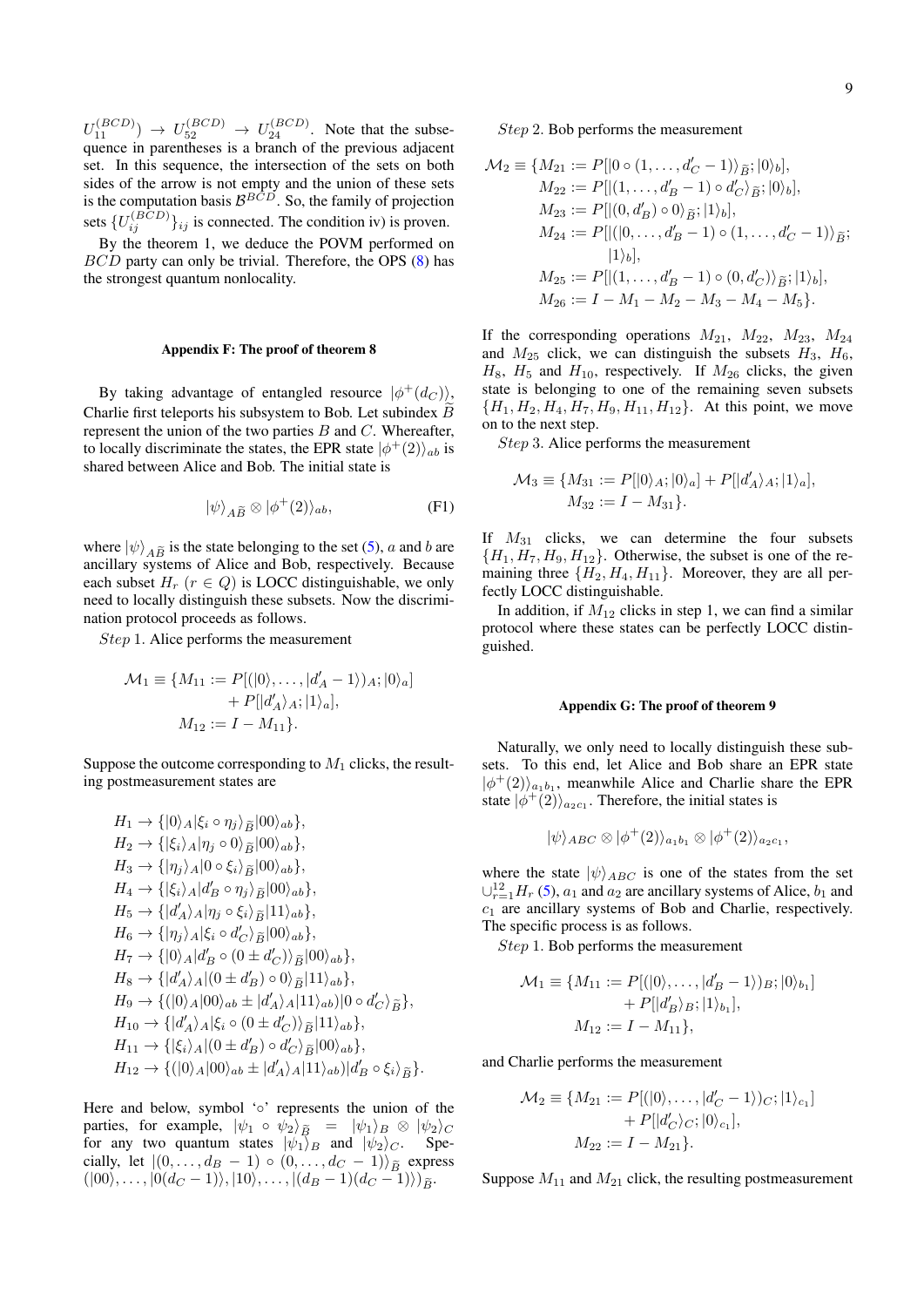states are

$$
H_1 \rightarrow \{ |0\rangle_A | \xi_i \rangle_B | \eta_j \rangle_C |00\rangle_{a_1b_1} |11\rangle_{a_2c_1} \},
$$
  
\n
$$
H_2 \rightarrow \{ | \xi_i \rangle_A | \eta_j \rangle_B |0\rangle_C |00\rangle_{a_1b_1} |11\rangle_{a_2c_1} \},
$$
  
\n
$$
H_3 \rightarrow \{ | \eta_j \rangle_A |0\rangle_B | \xi_i \rangle_C |00\rangle_{a_1b_1} |11\rangle_{a_2c_1} \},
$$
  
\n
$$
H_4 \rightarrow \{ | \xi_i \rangle_A | d'_B \rangle_B | \eta_j \rangle_C |11\rangle_{a_1b_1} |11\rangle_{a_2c_1} \},
$$
  
\n
$$
H_5 \rightarrow \{ | d'_A \rangle_A | \eta_j \rangle_B | \xi_i \rangle_C |00\rangle_{a_1b_1} |11\rangle_{a_2c_1} \},
$$
  
\n
$$
H_6 \rightarrow \{ | \eta_j \rangle_A | \xi_i \rangle_B | d'_C \rangle_C |00\rangle_{a_1b_1} |00\rangle_{a_2c_1} \},
$$
  
\n
$$
H_7 \rightarrow \{ |0\rangle_A | d'_B \rangle_B |11\rangle_{a_1b_1} (|0\rangle_C |11\rangle_{a_2c_1} \pm
$$
  
\n
$$
| d'_C \rangle_C |00\rangle_{a_2c_1} \},
$$
  
\n
$$
H_8 \rightarrow \{ | d'_A \rangle_A (|0\rangle_B |00\rangle_{a_1b_1} \pm | d'_B \rangle_B |11\rangle_{a_1b_1} )
$$
  
\n
$$
|0\rangle_C |11\rangle_{a_2c_1} \},
$$
  
\n
$$
H_9 \rightarrow \{ |0 \pm d'_A \rangle_A |0\rangle_B | d'_C \rangle_C |00\rangle_{a_1b_1} |00\rangle_{a_2c_1} \},
$$
  
\n
$$
H_{10} \rightarrow \{ | d'_A \rangle_A | \xi_i \rangle_B |00\rangle_{a_1b_1} (|0\rangle_C |11\rangle_{a_2c_1} \pm
$$
  
\n
$$
| d'_C \rangle_C |00\rangle_{a_2c_1}
$$

Step 2. Alice performs the measurement

$$
\mathcal{M}_3 \equiv \{ M_{31} := P[ (|0\rangle, \dots, |d'_A - 1\rangle)_{A}; |0\rangle_{a_1}; |1\rangle_{a_2}],
$$
  
\n
$$
M_{32} := P[ (|1\rangle, \dots, |d'_A - 1\rangle)_{A}; |1\rangle_{a_1}; |1\rangle_{a_2}],
$$
  
\n
$$
M_{33} := I - M_{31} - M_{32} \}.
$$

If  $M_{31}$  clicks, the given subset is one of  $\{H_1, H_2, H_3\}$ . It is obvious that the subsets can not be perfectly distinguished by LOCC. Let Alice and Bob share the maximally entangled state  $|\phi^+(2)\rangle_{a_3b_2}$ . Moreover, Bob performs the measurement  $\mathcal{M}'_3 \equiv \{M'_{31} := P[|0\rangle_B; I_{b_1}; |0\rangle_{b_2}] +$  $P[(|1\rangle, \ldots, |d'_{B}\rangle)_{B}; I_{b_1}; |1\rangle_{b_2}], M'_{32} := I - M'_{31}$ . When  $M'_{31}$  clicks, Alice performs the measurement  $\mathcal{M}''_3$  =  ${M''_{31} := P[|0\rangle_A; I_{a_1}; I_{a_2}; |1\rangle_{a_3}]}, M''_{32} := I - M''_{31}$ . The results corresponding to operators  $M_{31}''$  and  $M_{32}''$  are  $H_1$  and  ${H_2, H_3}$ , respectively. The collection  ${H_2, H_3}$  is LOCC distinguishable. Similarly, when  $M'_{32}$  clicks, the task of local discrimination can also be accomplished. If  $M_{32}$  clicks, the subset is  $H_4$ . Otherwise, the subset is one of the remaining eight.

Step 3. Charlie performs the measurement

$$
\mathcal{M}_4 \equiv \{ M_{41} := P[(|1\rangle, \dots, |d'_C - 1\rangle)_C; |1\rangle_{c_1}], M_{42} := I - M_{41} \}.
$$

If  $M_{41}$  clicks, the given subset is one of  $\{H_5, H_{12}\}$ . Obviously, it is locally distinguishable.

Step 4. Alice performs the measurement

$$
\mathcal{M}_5 \equiv \{M_{51} := P[|0\rangle_A; |1\rangle_{a_1}; I_{a_2}], M_{52} := I - M_{51}\}.
$$

If  $M_{51}$  clicks, the subset is  $H_7$ . Otherwise, the subset is one of  $\{H_6, H_8, H_9, H_{10}, H_{11}\}.$ 

Step 5. Bob performs the measurement

$$
\mathcal{M}_6 \equiv \{ M_{61} := P[|0\rangle_B; |0\rangle_{b_1}] + P[|d'_B\rangle_B; |1\rangle_{b_1}],
$$
  

$$
M_{62} := I - M_{61}\}.
$$

The results corresponding to operators  $M_{61}$  and  $M_{62}$  are  ${H_8, H_9, H_{11}}$  and  ${H_6, H_{10}}$ , respectively. They are all locally distinguishable.

If in the step 1 other operators click, we can find similar protocols to distinguish these subsets perfectly by LOCC.

#### <span id="page-9-0"></span>Appendix H: The proof of theorem 10

Because  $d_C \leq d_B$ , we teleport subsystem C to Bob by using the entanglement resource  $|\phi^+(d_C)\rangle_{BC}$ , and the new union subsystem is represented by  $\tilde{B}$ . To locally discriminate the states, Alice and Bob should share a maximally entangled state  $|\phi^+(2)\rangle_{ab}$ . The discrimination protocol proceeds as follows.

Step 1. Alice performs the measurement

$$
\mathcal{M}_1 \equiv \{ M_{11} := P[(|0\rangle, |1\rangle)_A; |0\rangle_a] + P[(|2\rangle, \dots, |d'_A\rangle)_A; |1\rangle_a],
$$
  

$$
M_{12} := I - M_{11}\}.
$$

Suppose  $M_{11}$  clicks, the resulting postmeasurement states are

$$
H_{11} \rightarrow \{ |0\rangle_A | 1 \circ \alpha_3^l \rangle_{\tilde{B}} |00\rangle_{ab} \},
$$
  
\n
$$
H_{12} \rightarrow \{ |1\rangle_A | \alpha_3^l \circ 0 \rangle_{\tilde{B}} |00\rangle_{ab} \},
$$
  
\n
$$
H_{13} \rightarrow \{ | \alpha_3^l \rangle_A | 0 \circ 1 \rangle_{\tilde{B}} |11\rangle_{ab} \},
$$
  
\n
$$
H_{21} \rightarrow \{ |0\rangle_A | \alpha^i \circ \alpha_1^k \rangle_{\tilde{B}} |00\rangle_{ab} \},
$$
  
\n
$$
H_{22} \rightarrow \{ | \alpha^i \rangle_A | \alpha_1^k \circ 0 \rangle_{\tilde{B}} |11\rangle_{ab} \},
$$
  
\n
$$
H_{23} \rightarrow \{ (|1\rangle_A |00\rangle_{ab} + | \alpha_1^k \rangle_A |11\rangle_{ab} |00 \circ \alpha^i \rangle_{\tilde{B}} \},
$$
  
\n
$$
H_{31} \rightarrow \{ |0\rangle_A | d'_B \circ \alpha_0^j \rangle_{\tilde{B}} |00\rangle_{ab} \},
$$
  
\n
$$
H_{32} \rightarrow \{ | d'_A \rangle_A | \alpha_0^j \circ 0 \rangle_{\tilde{B}} |11\rangle_{ab} \},
$$
  
\n
$$
H_{33} \rightarrow \{ (|0\rangle_A |00\rangle_{ab} + | \alpha_0^{j,2} \rangle_A |11\rangle_{ab} |00 \circ d'_{C} \rangle_{\tilde{B}} \},
$$
  
\n
$$
H_{41} \rightarrow \{ |1\rangle_A |0 \circ (0 \pm 1) \rangle_{\tilde{B}} |00\rangle_{ab} \},
$$
  
\n
$$
H_{42} \rightarrow \{ |0\rangle_A | (0 \pm 1) \circ 1 \rangle_{\tilde{B}} |00\rangle_{ab} \},
$$
  
\n
$$
H_{43} \rightarrow \{ |0 \pm 1\rangle_A | d'_B \circ \alpha_3^l \rangle_{\tilde{B}} |00\rangle_{ab} \},
$$
  
\n
$$
H_{52} \rightarrow \{ | d'_A \rangle_A | \alpha_3^l \circ 1 \rangle_{\til
$$

where  $|\alpha_0^{j,2}\rangle_A = \sum_{u=1}^{d_A-3} \omega_{d_A-2}^{ju}|u+1\rangle$  and  $|\alpha_1^{k,2}\rangle_A =$  $\sum_{u=1}^{d_A-3} \omega_{d_A-2}^{ku} |u+1\rangle.$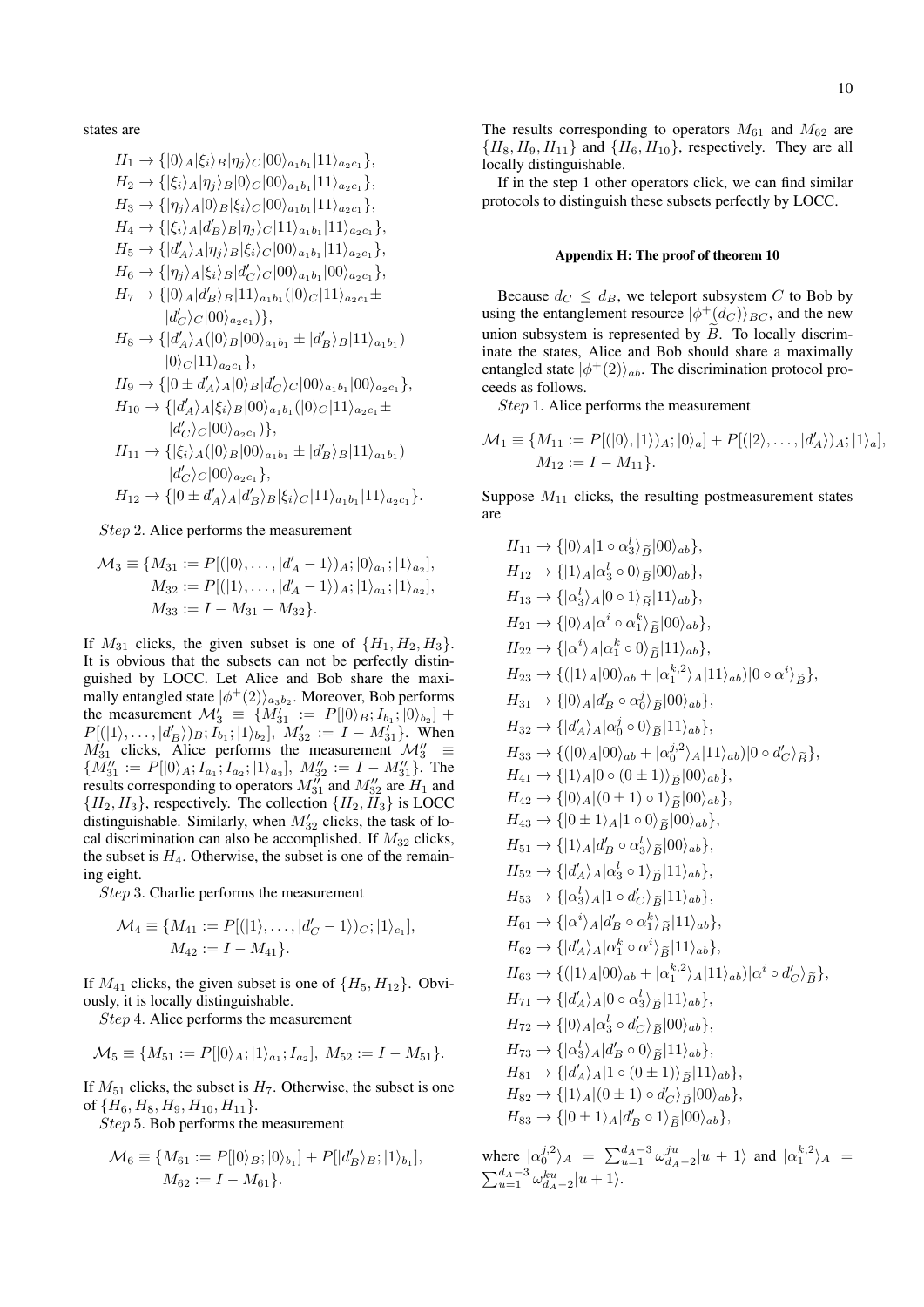Step 2. Bob performs the measurement

$$
\mathcal{M}_2 \equiv \{M_{21} := P[|(1, ..., d'_B - 1) \circ (2, ..., d'_C - 1)\}\tilde{B}
$$
  
\n
$$
;|1\rangle_b],
$$
  
\n
$$
M_{22} := P[((2, ..., d'_B) \circ (0, d'_C)), |d'_B \circ (2, ..., d'_C - 1)]\]
$$
  
\n
$$
d'_C - 1)\})_{\tilde{B}}; |0\rangle_b] + P[|(2, ..., d'_B - 1)\]
$$
  
\n
$$
\circ d'_C\rangle_{\tilde{B}}; |1\rangle_b],
$$
  
\n
$$
M_{23} := P[|01\rangle_{\tilde{B}}; |1\rangle_b],
$$
  
\n
$$
M_{24} := P[((0, ..., d'_B - 1) \circ 0), |11\rangle)_{\tilde{B}}; |1\rangle_b],
$$
  
\n
$$
M_{25} := P[|1d'_C\rangle_{\tilde{B}}; |1\rangle_b],
$$
  
\n
$$
M_{26} := P[((2, ..., d'_B) \circ 1), |d'_B 2\rangle)_{\tilde{B}}; |1\rangle_b],
$$
  
\n
$$
M_{27} := P[|d'_B 0\rangle_{\tilde{B}}; |1\rangle_b],
$$
  
\n
$$
M_{28} := P[|(00), |01\rangle, |11\rangle)_{\tilde{B}}; |0\rangle_b],
$$
  
\n
$$
M_{29} := P[|10\rangle_{\tilde{B}}; |0\rangle_b],
$$
  
\n
$$
M_{210} := P[|d'_B 1\rangle_{\tilde{B}}; |0\rangle_b],
$$
  
\n
$$
M_{211} := P[|(2, ..., d'_B - 1) \circ (1, ..., d'_C - 1)\rangle_{\tilde{B}}; |0\rangle_b],
$$
  
\n
$$
M_{212} := I - \sum_{i=1}^{11} M_{2i}.
$$

For the operator  $M_{2i}$   $(i = 1, \ldots, 12)$ , the result of postmeasurement is

$$
M_{21} \Rightarrow H_{62}, \quad M_{22} \Rightarrow H_{12}, H_{31}, H_{51}, H_{72}, H_{63},
$$
  
\n
$$
M_{23} \Rightarrow H_{13}, \quad M_{24} \Rightarrow H_{22}, H_{32}, H_{81},
$$
  
\n
$$
M_{25} \Rightarrow H_{53}, \quad M_{26} \Rightarrow H_{52}, H_{61},
$$
  
\n
$$
M_{27} \Rightarrow H_{73}, \quad M_{28} \Rightarrow H_{41}, H_{42},
$$
  
\n
$$
M_{29} \Rightarrow H_{43}, \quad M_{210} \Rightarrow H_{83},
$$
  
\n
$$
M_{211} \Rightarrow H_{21}, \quad M_{212} \Rightarrow H_{11}, H_{23}, H_{33}, H_{71}, H_{82}.
$$

It obvious that  ${H_{52}, H_{61}}$  and  ${H_{41}, H_{42}}$  are locally distinguishable. If  $M_{22}$  clicks, Alice performs the measurement  $\mathcal{M}'_2 \equiv \{M'_{21} := P[|0\rangle_A; |0\rangle_a], M'_{22} := I - M'_{21}\}.$ The outcomes corresponding to the operators  $M'_{21}$  and  $M'_{22}$ are  $\{H_{31}, H_{72}\}$  and  $\{H_{12}, H_{51}, H_{63}\}$ , respectively. They are also locally distinguishable. If  $M_{24}$  clicks, Alice performs the measurement  $\mathcal{M}_{2}^{\prime\prime} \equiv \{M_{21}^{\prime\prime} := P[(|2\rangle, \ldots, |d_{A}^{\prime} (1)$ <sub>A</sub>;  $|1\rangle_a$ ,  $M_{22}^{\prime\prime} := I - M_{21}^{\prime\prime}$ . The outcomes corresponding to the operators  $M_{21}''$  and  $M_{22}''$  are  $H_{22}$  and  $\{H_{32}, H_{81}\},$ respectively. Moreover,  ${H_{32}, H_{81}}$  is a LOCC distinguishable collection. If  $M_{212}$  clicks, we proceed to the next step.

Step 3. Alice performs the measurement

$$
\mathcal{M}_3 \equiv \{ M_{31} := P[|d'_A\rangle_A; |1\rangle_a], M_{32} := I - M_{31} \}.
$$

If  $M_{31}$  clicks, the subset is  $H_{71}$ . If  $M_{32}$  clicks, the subset is one of the remaining four.

Step 4. Bob performs the measurement

$$
\mathcal{M}_4 \equiv \{ M_{41} := P[|0 \circ (2, \dots, d'_C - 1) \rangle_{\widetilde{B}}; I_b], M_{42} := I - M_{41} \}.
$$

If  $M_{41}$  clicks, the subset is  $H_{23}$ . If  $M_{42}$  clicks, the result is one of the three remaining subsets.

Step 5. Alice performs the measurement

$$
\mathcal{M}_5 \equiv \{ M_{51} := P[|1\rangle_A; |0\rangle_a], \ M_{52} := I - M_{51} \}.
$$

If  $M_{51}$  clicks, the subset is  $H_{82}$ . If  $M_{52}$  clicks, the subset is one of  $\{H_{33}, H_{11}\}$ , which is locally distinguishable.

On the other hand, we can similarly find the distinction protocol when  $M_{12}$  clicks in the step 1.

### <span id="page-10-0"></span>Appendix I: The proof of theorem 11

To locally distinguish the set [\(7\)](#page-4-1), let Alice and Bob share a maximally entangled state  $|\phi^+(4)\rangle_{a_1b_1}$ , while Alice and Charlie share an EPR state  $|\phi^+(2)\rangle_{a_2c_1}$ .

Step 1. Bob performs the measurement

$$
\mathcal{M}_1 \equiv \{M_{11} := P[|0\rangle_B; |0\rangle_{b_1}] + P[|1\rangle_B; |1\rangle_{b_1}] \n+ P[(|2\rangle, \dots, |d'_B - 1\rangle)_B; |2\rangle_{b_1}] \n+ P[|d'_B\rangle_B; |3\rangle_{b_1}], \nM_{12} := P[|0\rangle_B; |1\rangle_{b_1}] + P[|1\rangle_B; |2\rangle_{b_1}] \n+ P[(|2\rangle, \dots, |d'_B - 1\rangle)_B; |3\rangle_{b_1}] \n+ P[|d'_B\rangle_B; |0\rangle_{b_1}], \nM_{13} := P[|0\rangle_B; |2\rangle_{b_1}] + P[|1\rangle_B; |3\rangle_{b_1}] \n+ P[(|2\rangle, \dots, |d'_B - 1\rangle)_B; |0\rangle_{b_1}] \n+ P[|d'_B\rangle_B; |1\rangle_{b_1}], \nM_{14} := I - M_{11} - M_{12} - M_{13}.
$$

Charlie performs the measurement

$$
\mathcal{M}_2 \equiv \{ M_{21} := P[(|0\rangle, |1\rangle)_C; |0\rangle_{c_1}] + P[(|2\rangle, \dots, |d'_C\rangle)_C; |1\rangle_{c_1}], \nM_{22} := I - M_{21}\}.
$$

Suppose the outcomes corresponding to  $M_{11}$  and  $M_{21}$  click, the resulting postmeasurement states are

<span id="page-10-1"></span>
$$
H_{11} \rightarrow \{ |0\rangle_A |1\rangle_B |\alpha_3'\rangle_C |11\rangle_{a_1b_1} |11\rangle_{a_2c_1} \},
$$
  
\n
$$
H_{12} \rightarrow \{ |1\rangle_A (|\alpha_3^{l,1}\rangle_B |22\rangle_{a_1b_1} + |\alpha_3^{l,2}\rangle_B |33\rangle_{a_1b_1})
$$
  
\n
$$
|0\rangle_C |00\rangle_{a_2c_1} \},
$$
  
\n
$$
H_{13} \rightarrow \{ |\alpha_3'\rangle_A |0\rangle_B |1\rangle_C |00\rangle_{a_1b_1} |00\rangle_{a_2c_1} \},
$$
  
\n
$$
H_{21} \rightarrow \{ |0\rangle_A |\alpha^i\rangle_B |22\rangle_{a_1b_1} (|1\rangle_C |00\rangle_{a_2c_1} + |\alpha_1^{k,2}\rangle_C \quad (II)
$$
  
\n
$$
|11\rangle_{a_2c_1} \},
$$
  
\n
$$
H_{22} \rightarrow \{ |\alpha^i\rangle_A (|1\rangle_B |11\rangle_{a_1b_1} + |\alpha_1^{k,2}\rangle_B |22\rangle_{a_1b_1} \},
$$
  
\n
$$
H_{23} \rightarrow \{ |\alpha_1^k\rangle_A |0\rangle_B |\alpha^i\rangle_C |00\rangle_{a_1b_1} |11\rangle_{a_2c_1} \},
$$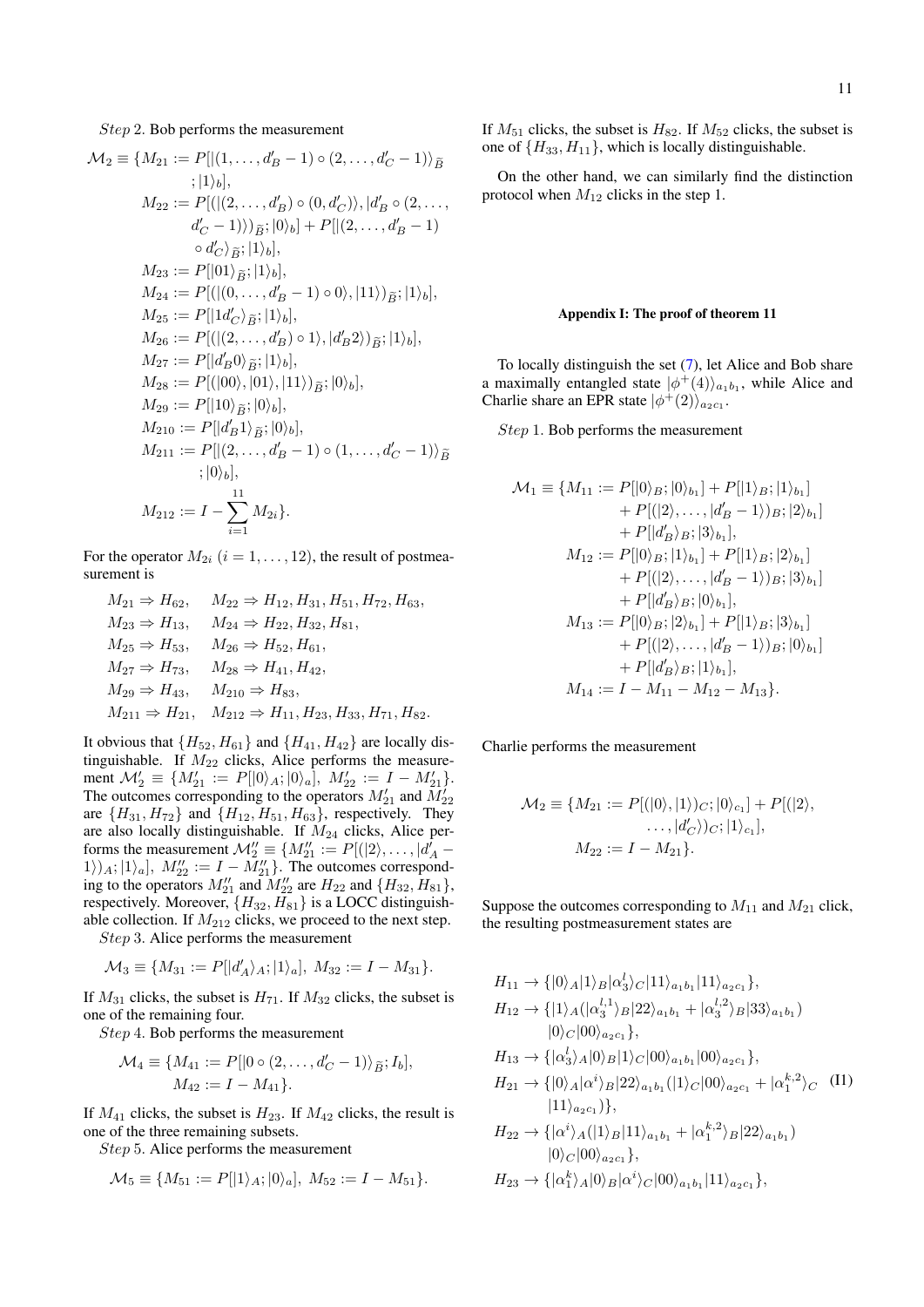$$
H_{31} \rightarrow \{ |0\rangle_A |d'_B\rangle_B |33\rangle_{a_1b_1} (|0\rangle_C |00\rangle_{a_2c_1} + |\alpha_0^{j,2}\rangle_C
$$
  
\n
$$
|11\rangle_{a_2c_1} \},
$$
  
\n
$$
H_{32} \rightarrow \{ |d'_A\rangle_A (|0\rangle_B |00\rangle_{a_1b_1} + |\alpha_0^{j,2}\rangle_B |22\rangle_{a_1b_1})
$$
  
\n
$$
|0\rangle_C |00\rangle_{a_2c_1} \},
$$
  
\n
$$
H_{33} \rightarrow \{ |\alpha_0^j\rangle_A |0\rangle_B |d'_C\rangle_C |00\rangle_{a_1b_1} |11\rangle_{a_2c_1} \},
$$
  
\n
$$
H_{41} \rightarrow \{ |1\rangle_A |0\rangle_B |0 \pm 1\rangle_C |00\rangle_{a_1b_1} |00\rangle_{a_2c_1} \},
$$
  
\n
$$
H_{42} \rightarrow \{ |0\rangle_A (|0\rangle_B |00\rangle_{a_1b_1} \pm |1\rangle_B |11\rangle_{a_1b_1} |1\rangle_C
$$
  
\n
$$
|00\rangle_{a_2c_1} \},
$$
  
\n
$$
H_{43} \rightarrow \{ |0 \pm 1\rangle_A |1\rangle_B |0\rangle_C |11\rangle_{a_1b_1} |00\rangle_{a_2c_1} \},
$$
  
\n
$$
H_{51} \rightarrow \{ |1\rangle_A |d'_B\rangle_B |\alpha_3^j\rangle_C |33\rangle_{a_1b_1} |11\rangle_{a_2c_1} \},
$$
  
\n
$$
H_{52} \rightarrow \{ |d'_A\rangle_A (|\alpha_3^{l,1}\rangle_B |22\rangle_{a_1b_1} + |\alpha_3^{l,2}\rangle_B |33\rangle_{a_1b_1} )
$$
  
\n
$$
|1\rangle_C |00\rangle_{a_2c_1} \},
$$
  
\n
$$
H_{53} \rightarrow \{ |\alpha_3^l\rangle_A |1\rangle_B |d'_C\rangle_C |11\rangle_{a_1b_1} |11\rangle_{a_2c_1} \},
$$
  
\n $$ 

where  $|\alpha_0^{j,2}\rangle_{\tau} = \sum_{u=1}^{d_{\tau}-3} \omega_{d_{\tau}-2}^{ju} |u + 1\rangle, |\alpha_1^{k,2}\rangle_{\tau} =$  $\sum_{u=1}^{d_{\tau}-3} \omega_{d_{\tau}-2}^{ku} |u+1\rangle, |\alpha_3^{l,1}\rangle_{\tau} = \sum_{u=0}^{d_{\tau}-4} \omega_{d_{\tau}-2}^{lu} |u+2\rangle$  and  $|\alpha_3^{l,2}\rangle_{\tau} = \omega_{d_{\tau}-2}^{l(d_{\tau}-3)}$  $\frac{d(a_{\tau}-s)}{dt_{\tau}-2}|d_{\tau}-1\rangle$  for  $j, k, l \in \mathcal{Z}_{d_{\tau}-2}$  and  $\tau =$  $B, C.$ 

Step 2. Alice performs the measurement

$$
\mathcal{M}_3 \equiv \{M_{31} := P[|d'_A\rangle_A; |0\rangle_{a_1}; |1\rangle_{a_2}],\nM_{32} := P[|1\rangle_A; |0\rangle_{a_1}; |0\rangle_{a_2}],\nM_{33} := P[(|2\rangle, \ldots, |d'_A - 1\rangle)_A; (|1\rangle, |2\rangle)_{a_1}; |0\rangle_{a_2}],\nM_{34} := P[|0\rangle_A; |1\rangle_{a_1}; |1\rangle_{a_2}],\nM_{35} := P[|d'_A\rangle_A; |1\rangle_{a_1}; |0\rangle_{a_2}],\nM_{36} := P[|1\rangle, \ldots, |d'_A - 1\rangle)_A; |2\rangle_{a_1}; |1\rangle_{a_2}],\nM_{37} := P[|1\rangle_A; |3\rangle_{a_1}; |1\rangle_{a_2}],\nM_{38} := I - \sum_{i=1}^7 M_{3i}.
$$

The result of postmeasurement, corresponding to the operator  $M_{3i}$   $(i = 1, ..., 7)$  is

$$
M_{31} \Rightarrow H_{71}, \quad M_{32} \Rightarrow H_{41}, \quad M_{33} \Rightarrow H_{22}, \quad M_{34} \Rightarrow H_{11},
$$
  

$$
M_{35} \Rightarrow H_{81}, \quad M_{36} \Rightarrow H_{63}, \quad M_{37} \Rightarrow H_{51}.
$$

If  $M_{38}$  clicks, we proceed to the next step. Step 3. Charlie performs the measurement

$$
\mathcal{M}_4 \equiv \{M_{41} := P[|d'_C\rangle_C; |1\rangle_{c_1}], M_{42} := I - M_{41}\}.
$$

If  $M_{41}$  clicks, the given subset is one of  $\{H_{33}, H_{53}, H_{72}, H_{82}\}$ . It is locally distinguishable. It is locally distinguishable. Otherwise, we continue to the next step.

Step 4. Alice performs the measurement

$$
\mathcal{M}_5 \equiv \{ M_{51} := P[(|0\rangle, |1\rangle)_{A}; (|0\rangle, |1\rangle)_{a_1}; |0\rangle_{a_2}],
$$
  
\n
$$
M_{52} := P[(|2\rangle, \dots, |d'_A\rangle)_{A}; (|1\rangle, |2\rangle)_{a_1}; |1\rangle_{a_2}],
$$
  
\n
$$
M_{53} := P[(|1\rangle, \dots, |d'_A - 1\rangle)_{A}; |0\rangle_{a_1}; |1\rangle_{a_2}],
$$
  
\n
$$
M_{54} := P[|0\rangle_{A}; |2\rangle_{a_1}; I_{a_2}],
$$
  
\n
$$
M_{55} := P[(|0\rangle, |1\rangle)_{A}; |3\rangle_{a_1}; |0\rangle_{a_2}] + P[|0\rangle_{A};
$$
  
\n
$$
|3\rangle_{a_1}; |1\rangle_{a_2}] + P[|1\rangle_{A}; |2\rangle_{a_1}; |0\rangle_{a_2}],
$$
  
\n
$$
M_{56} := I - \sum_{i=1}^{5} M_{5i}.
$$

Corresponding to the operator  $M_{5i}$   $(i = 1, \ldots, 6)$ , we have the following result.

$$
M_{51} \Rightarrow H_{43}, H_{42}, M_{54} \Rightarrow H_{21},
$$
  
\n
$$
M_{52} \Rightarrow H_{62}, M_{55} \Rightarrow H_{12}, H_{31}, H_{83},
$$
  
\n
$$
M_{53} \Rightarrow H_{23}, M_{56} \Rightarrow H_{13}, H_{32}, H_{52}, H_{61}, H_{73}.
$$

If  $M_{55}$  clicks, then Charlie performs the measurement  $\mathcal{M}'_5 \equiv \{M'_{51} := P[|1\rangle_C;|0\rangle_{c_1}], \ M'_{52} := I - M'_{51}\}.$ The outcomes corresponding to the operators  $M'_{51}$  and  $M'_{52}$ are  $H_{83}$  and  $\{H_{12}, H_{31}\}$ , respectively. It obvious that  ${H_{42}, H_{43}}$  and  ${H_{12}, H_{31}}$  are locally distinguishable. If  $M_{56}$  clicks, we move on to the next step.

Step 5. Charlie performs the measurement

$$
\mathcal{M}_6 \equiv \{M_{61} := P[|0\rangle_C; |0\rangle_{c_1}], M_{62} := I - M_{61}\}.
$$

Corresponding to the operators  $M_{61}$  and  $M_{62}$ , the subsets of postmeasurement are  $\{H_{32}, H_{73}\}\$  and  $\{H_{13}, H_{52}, H_{61}\}\$ , respectively. They are all LOCC distinguishable.

If in the step 1 other operator clicks, we can also find similar entanglement-assisted discrimination protocol.

## <span id="page-11-0"></span>Appendix J: The proof of theorem 12

Let Alice and Bob share three EPR states  $|\phi^+(2)\rangle_{a_1} \phi^+(2) \rangle_{a_2 b_2} |\phi^+(2)\rangle_{a_3 b_3}$ , while Alice and Charlie share an EPR state  $|\phi^+(2)\rangle_{a_4c_1}$ .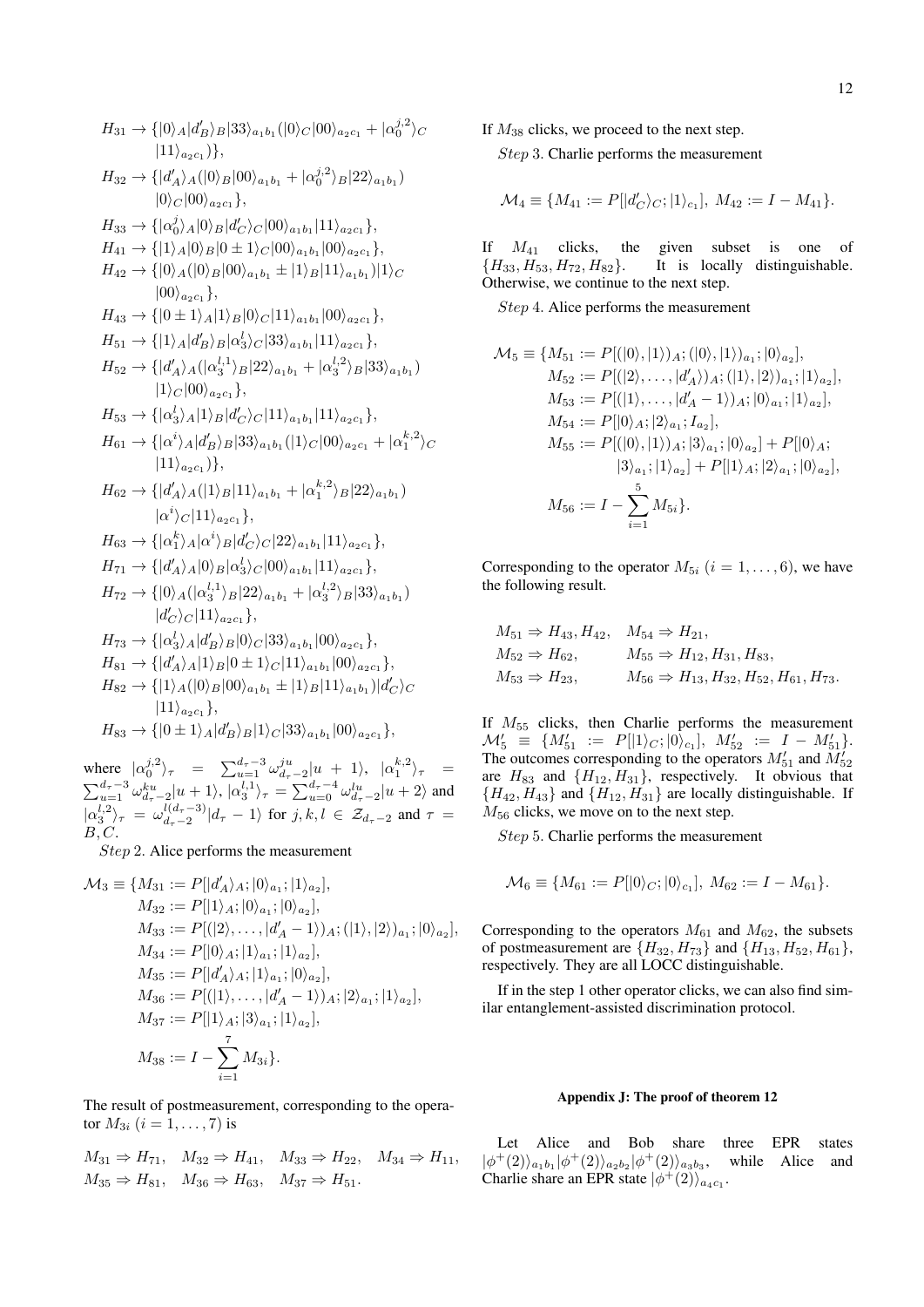Bob performs the measurement

$$
\mathcal{M}_1 \equiv \{M_{11} := P[|0\rangle_B; |0\rangle_{b_1}; |0\rangle_{b_2}; |0\rangle_{b_3}] \n+ P[|1\rangle_B; |1\rangle_{b_1}; |0\rangle_{b_2}; |0\rangle_{b_3}] \n+ P([2\rangle, ..., |d'_B - 1\rangle)B; |0\rangle_{b_1}; |1\rangle_{b_2}; |0\rangle_{b_3}] \n+ P[|d'_B\rangle_B; |0\rangle_{b_1}; |0\rangle_{b_2}; |1\rangle_{b_3}], \nM_{12} := P[|0\rangle_B; |1\rangle_{b_1}; |0\rangle_{b_2}; |0\rangle_{b_3}] \n+ P[|1\rangle_B; |0\rangle_{b_1}; |1\rangle_{b_2}; |0\rangle_{b_3}] \n+ P[|d'_B\rangle_B; |0\rangle_{b_1}; |1\rangle_{b_2}; |0\rangle_{b_3}], \nM_{13} := P[|0\rangle_B; |0\rangle_{b_1}; |0\rangle_{b_2}; |0\rangle_{b_3}], \nM_{14} := P[|1\rangle_B; |0\rangle_{b_1}; |0\rangle_{b_2}; |1\rangle_{b_3}] \n+ P[|1\rangle_B; |0\rangle_{b_1}; |0\rangle_{b_2}; |1\rangle_{b_3}] \n+ P[|2\rangle_B; |1\rangle_{b_1}; |0\rangle_{b_2}; |1\rangle_{b_3}] \n+ P[|1\rangle_B; |0\rangle_{b_1}; |0\rangle_{b_2}; |1\rangle_{b_3}] \n+ P[|1\rangle_B; |0\rangle_{b_1}; |0\rangle_{b_2}; |0\rangle_{b_3}], \nM_{14} := P[|0\rangle_B; |1\rangle_{b_1}; |0\rangle_{b_2}; |0\rangle_{b_3}], \nM_{15} = P[|0\rangle_B; |1\rangle_{b_1}; |1\rangle_{b_2}; |0\rangle_{b_3}], \n+ P[|1\rangle_B; |0\rangle_{b_1}; |1\rangle_{b_2}; |0\rangle_{b_3}], \nM_{15} := P[|0\rangle_B; |1\rangle_{b_1}; |1\rangle_{b_2}; |1\rangle_{b_3}] \n+ P[|1\rangle_B; |0\rangle_{b_1}; |
$$

Charlie performs the measurement

$$
\mathcal{M}_2 \equiv \{ M_{21} := P[(|0\rangle, |1\rangle)_C; |0\rangle_{c_1}] + P[(|2\rangle, \dots, |d'_C\rangle)_C; |1\rangle_{c_1}], M_{22} := I - M_{21}\}.
$$

Similar to the proof of the theorem 11, the outcomes only need to change assisted system  $a_1$  and  $b_1$  of [\(I1\)](#page-10-1) into  $a_1a_2a_3a_4$  and  $b_1b_2b_3$ , respectively. It is easy to prove that these postmeasurement states are also locally distinguishable.

## <span id="page-12-0"></span>Appendix K: The proof of theorem 13

Due to  $d_C, d_D \leq d_B$ . By using the maximally entangled states  $|\phi^+(d_C)\rangle_{BC}$  and  $|\phi^+(d_D)\rangle_{BD}$  we teleport subsystems  $C$  and  $D$  to Bob and let  $\overline{B}$  represent their union. In addition, to locally discriminate the set [\(8\)](#page-4-2), Alice and Bob

share a maximally entangled state  $|\phi^+(3)\rangle_{ab}$ . The specific protocol is as follows.

Alice performs the measurement

$$
\mathcal{M}_1 \equiv \{M_{11} := P[|0\rangle_A; |0\rangle_a] + P[(|1\rangle, \dots, |d'_A - 1\rangle)_A; |1\rangle_a] + P[|d'_A\rangle_A; |2\rangle_a], \nM_{12} := P[|0\rangle_A; |1\rangle_a] + P[(|1\rangle, \dots, |d'_A - 1\rangle)_A; \n|2\rangle_a] + P[|d'_A\rangle_A; |0\rangle_a], \nM_{13} := I - M_{11} - M_{12}.
$$

Suppose the outcome corresponding to  $M_{11}$  clicks, the resulting postmeasurement states are

$$
U_{11} \rightarrow \{ |0\rangle_A | \xi_i \circ \eta_j \circ (0 \pm d'_D) \rangle_{\tilde{B}} |00\rangle_{ab} \},
$$
  
\n
$$
U_{12} \rightarrow \{ | \xi_i \rangle_A | \eta_j \circ (0 \pm d'_C) \circ 0 \rangle_{\tilde{B}} |11\rangle_{ab} \},
$$
  
\n
$$
U_{13} \rightarrow \{ (|0\rangle_A |00\rangle_{ab} + |\eta_j^1 \rangle_A |11\rangle_{ab}) |0 \pm d'_B \} \circ 0
$$
  
\n
$$
\circ \xi_i \rangle_{\tilde{B}} \},
$$
  
\n
$$
U_{14} \rightarrow \{ (|0\rangle_A |00\rangle_{ab} \pm |d'_A\rangle_A |22\rangle_{ab}) |0 \circ \xi_i \circ \eta_j \rangle_{\tilde{B}} \},
$$
  
\n
$$
U_{21} \rightarrow \{ | \xi_i \rangle_A | d'_B \circ \gamma_k \circ \eta_j \rangle_{\tilde{B}} |11\rangle_{ab} \},
$$
  
\n
$$
U_{22} \rightarrow \{ | d'_A\rangle_A | \gamma_k \circ \eta_j \circ \xi_i \rangle_{\tilde{B}} |22\rangle_{ab} \},
$$
  
\n
$$
U_{23} \rightarrow \{ (| \gamma_k \rangle_A |11\rangle_{ab} + |\gamma_k^2 \rangle_A |22\rangle_{ab}) | \eta_j \circ \xi_i \circ d'_D \rangle_{\tilde{B}} \},
$$
  
\n
$$
U_{31} \rightarrow \{ | d'_A\rangle_A |0 \circ (0 \pm d'_D) \circ \gamma_k \rangle_{\tilde{B}} |22\rangle_{ab} \},
$$
  
\n
$$
U_{32} \rightarrow \{ | 0\rangle_A |00 \rangle_{ab} + |\eta_j^1 \rangle_A |11\rangle_{ab} | \xi_i \circ d'_C \circ \gamma_k \rangle_{\tilde{B}} \},
$$
  
\n
$$
U_{33} \rightarrow \{ (| 0\rangle_A |00\rangle_{ab} \pm |d'_A\rangle_A |22\rangle_{ab} | \gamma_k \circ d'_C \circ 0 \rangle_{\tilde{B}} \},
$$
  
\n
$$
U_{34} \rightarrow \{ (| \gamma_k \rangle_A |11\rangle_{ab} + |\gamma_k^2 \rangle_A |22\rangle_{ab} | \
$$

where  $|\eta_j^1\rangle_A = \sum_{u=1}^{d_A-2} \omega_{d_A-1}^{ju} |u\rangle, |\gamma_k^1\rangle_A = \sum_{u=0}^{d_A-3}$  $\omega_{d_A-1}^{ku}|u+1\rangle$  and  $|\gamma_k^2\rangle_A = \omega_{d_A-1}^{k(d_A-2)}$  $\int_{d_A-1}^{\kappa(a_A-2)} |d_A-1\rangle$  for  $j,k \in$  $\mathcal{Z}_{d_A-1}$ . Obviously, they can be perfectly distinguished by LOCC. For all other cases a similar protocol follows.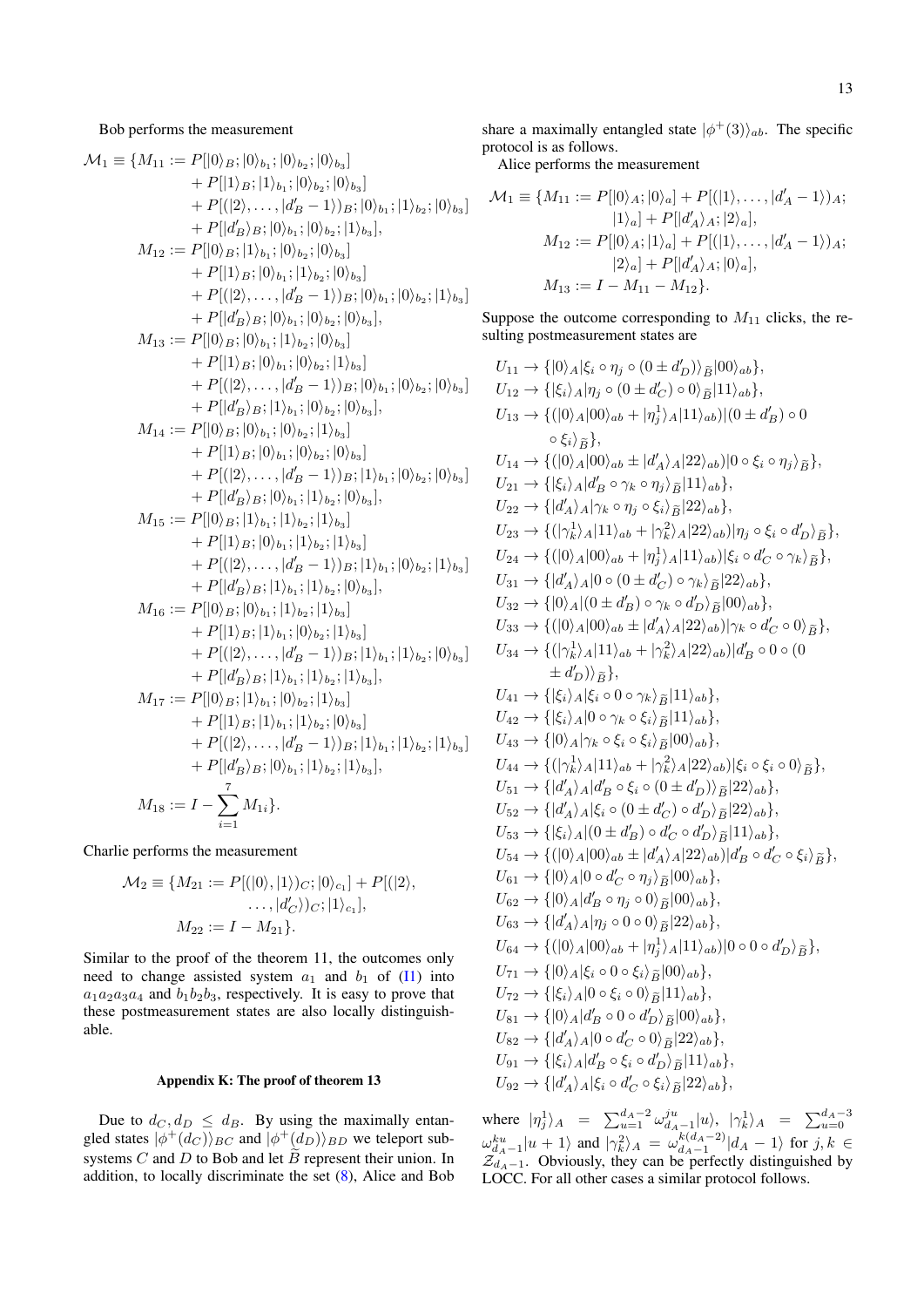- <span id="page-13-0"></span>[1] R. Horodecki, P. Horodecki, M. Horodecki, and K. Horodecki, Quantum entanglement, [Rev. Mod. Phys.](https://journals.aps.org/rmp/abstract/10.1103/RevModPhys.81.865) 81, 865 [\(2009\).](https://journals.aps.org/rmp/abstract/10.1103/RevModPhys.81.865)
- [2] Y. H. Zhou, Z. W. Yu, and X. B. Wang, Making the decoystate measurement-device-independent quantum key distribution practically useful, Phys. Rev. A 93[, 042324 \(2016\).](https://journals.aps.org/pra/abstract/10.1103/PhysRevA.93.042324)
- <span id="page-13-1"></span>[3] T. Gao, F. L. Yan, and S. J. van Enk, Permutationally invariant part of a density matrix and nonseparability of  $N$ -qubit states, Phys. Rev. Lett. 112[, 180501 \(2014\).](https://journals.aps.org/prl/abstract/10.1103/PhysRevLett.112.180501)
- <span id="page-13-2"></span>[4] J. S. Bell, On the Einstein Podolsky Rosen paradox, *[Physics](https://journals.aps.org/ppf/abstract/10.1103/PhysicsPhysiqueFizika.1.195)* 1[, 195 \(1964\);](https://journals.aps.org/ppf/abstract/10.1103/PhysicsPhysiqueFizika.1.195) On the problem of hidden variables in quantum mechanics, [Rev. Mod. Phys.](https://journals.aps.org/rmp/abstract/10.1103/RevModPhys.38.447) 38, 447 (1966).
- [5] J. F. Clauser, M. A. Horne, A. Shimony, and R. A. Holt, Proposed experiment to test local hidden-variable theories, [Phys.](https://journals.aps.org/prl/abstract/10.1103/PhysRevLett.23.880) Rev. Lett. 23[, 880 \(1969\).](https://journals.aps.org/prl/abstract/10.1103/PhysRevLett.23.880)
- [6] S. J. Freedman and J. F. Clauser, Experimental test of local hidden-variable theories, [Phys. Rev. Lett.](https://journals.aps.org/prl/abstract/10.1103/PhysRevLett.28.938) 28, 938 (1972).
- [7] F. L. Yan, T. Gao, and E. Chitambar, Two local observables are sufficient to characterize maximally entangled states of N qubits, Phys. Rev. A 83[, 022319 \(2011\).](https://journals.aps.org/pra/abstract/10.1103/PhysRevA.83.022319)
- [8] H. X. Meng, J. Zhou, Z. P. Xu, H. Y. Su, T. Gao, F. L. Yan, and J. L. Chen, Hardy's paradox for multisetting high-dimensional systems, Phys. Rev. A 98[, 062103 \(2018\).](https://journals.aps.org/pra/pdf/10.1103/PhysRevA.98.062103)
- [9] Z. Q. Chen, Bell-Klyshko inequalities to characterize maximally entangled states of  $n$  qubits, [Phys. Rev. Lett.](https://journals.aps.org/prl/abstract/10.1103/PhysRevLett.93.110403) 93, 110403 [\(2004\).](https://journals.aps.org/prl/abstract/10.1103/PhysRevLett.93.110403)
- [10] D. Ding, Y. Q. He, F. L. Yan, and T. Gao, Quantum nonlocality of generic family of four-qubit entangled pure states, [Chin.](https://doi.org/10.1088/1674-1056/24/7/070301) Phys. B 24[, 070301 \(2015\).](https://doi.org/10.1088/1674-1056/24/7/070301)
- <span id="page-13-3"></span>[11] D. Ding, Y. Q. He, F. L. Yan, and T. Gao, Entanglement measure and quantum violation of Bell-type inequality, [Int.](https://doi.org/10.1007/s10773-016-3048-1) [J. Theor. Phys.](https://doi.org/10.1007/s10773-016-3048-1) 55, 4231 (2016).
- <span id="page-13-4"></span>[12] C. H. Bennett, D. P. DiVincenzo, C. A. Fuchs, T. Mor, E. Rains, P. W. Shor, J. A. Smolin, and W. K. Wootters, Quantum nonlocality without entanglement, [Phys. Rev. A](https://journals.aps.org/pra/abstract/10.1103/PhysRevA.59.1070) 59, 1070 [\(1999\).](https://journals.aps.org/pra/abstract/10.1103/PhysRevA.59.1070)
- <span id="page-13-5"></span>[13] Y. Feng and Y. Y. Shi, Characterizing locally indistinguishable orthogonal product states, [IEEE Trans. Inf. Theory](https://doi.org/10.1109/TIT.2009.2018330) 55, 2799 [\(2009\).](https://doi.org/10.1109/TIT.2009.2018330)
- <span id="page-13-7"></span>[14] Z. C. Zhang, F. Gao, G. J. Tian, T. Q. Cao, and Q. Y. Wen, Nonlocality of orthogonal product basis quantum states, [Phys.](https://journals.aps.org/pra/abstract/10.1103/PhysRevA.90.022313) Rev. A 90[, 022313 \(2014\).](https://journals.aps.org/pra/abstract/10.1103/PhysRevA.90.022313)
- <span id="page-13-8"></span>[15] Y. L. Wang, M. S. Li, Z. J. Zheng, and S. M. Fei, Nonlocality of orthogonal product-basis quantum states, [Phys. Rev. A](https://journals.aps.org/pra/abstract/10.1103/PhysRevA.92.032313) 92, [032313 \(2015\).](https://journals.aps.org/pra/abstract/10.1103/PhysRevA.92.032313)
- [16] J. Niset and N. J. Cerf, Multipartite nonlocality without entanglement in many dimensions, [Phys. Rev. A](https://journals.aps.org/pra/abstract/10.1103/PhysRevA.74.052103) 74, 052103 [\(2006\).](https://journals.aps.org/pra/abstract/10.1103/PhysRevA.74.052103)
- <span id="page-13-9"></span>[17] G. B. Xu, Q. Y. Wen, S. J. Qin, Y. H. Yang, and F. Gao, Quantum nonlocality of multipartite orthogonal product states, Phys. Rev. A 93[, 032341 \(2016\).](https://journals.aps.org/pra/abstract/10.1103/PhysRevA.93.032341)
- [18] Y. L. Wang, M. S. Li, Z. J. Zheng, and S. M. Fei, The local indistinguishability of multipartite product states, [Quant. Info.](https://doi.org/10.1007/s11128-016-1477-7) Proc. 16[, 5 \(2017\).](https://doi.org/10.1007/s11128-016-1477-7)
- [19] Z. C. Zhang, K. J. Zhang, F. Gao, Q. Y. Wen, and C. H. Oh, Construction of nonlocal multipartite quantum states, [Phys.](https://journals.aps.org/pra/abstract/10.1103/PhysRevA.95.052344) Rev. A 95[, 052344 \(2017\).](https://journals.aps.org/pra/abstract/10.1103/PhysRevA.95.052344)
- [20] S. Halder, Several nonlocal sets of multipartite pure orthognal product states, Phys. Rev. A 98[, 022303 \(2018\).](https://journals.aps.org/pra/abstract/10.1103/PhysRevA.98.022303)
- <span id="page-13-6"></span>[21] D. H. Jiang and G. B. Xu, Nonlocal sets of orthogonal product states in an arbitrary multipartite quantum system, [Phys. Rev.](https://journals.aps.org/pra/abstract/10.1103/PhysRevA.102.032211) A 102[, 032211 \(2020\).](https://journals.aps.org/pra/abstract/10.1103/PhysRevA.102.032211)
- <span id="page-13-10"></span>[22] B. M. Terhal, D. P. DiVincenzo, and D. W. Leung, Hiding bits in Bell states, [Phys. Rev. Lett.](https://journals.aps.org/prl/abstract/10.1103/PhysRevLett.86.5807) 86, 5807 (2001).
- [23] D. P. DiVincenzo, D. W. Leung, and B. M. Terhal, Quantum data hiding, [IEEE Trans. Inf. Theory](https://ieeexplore.ieee.org/document/985948/) 48, 580 (2002).
- <span id="page-13-11"></span>[24] T. Eggeling and R. F. Werner, Hiding classical data in multipartite quantum states, Phys. Rev. Lett. 89[, 097905 \(2002\).](https://journals.aps.org/prl/abstract/10.1103/PhysRevLett.89.097905)
- <span id="page-13-12"></span>[25] M. Hillery, V. Buzek, and A. Berthiaume, Quantum secret sharing, Phys. Rev. A 59[, 1829 \(1999\).](https://journals.aps.org/pra/abstract/10.1103/PhysRevA.59.1829)
- [26] G. P. Guo, C. F. Li, B. S. Shi, J. Li, and G. C. Guo, Quantum key distribution scheme with orthogonal product states, *[Phys.](https://journals.aps.org/pra/abstract/10.1103/PhysRevA.64.042301)* Rev. A 64[, 042301 \(2001\).](https://journals.aps.org/pra/abstract/10.1103/PhysRevA.64.042301)
- [27] L. Y. Hsu and C. M. Li, Quantum secret sharing using product states, Phys. Rev. A 71[, 022321 \(2005\).](https://journals.aps.org/pra/abstract/10.1103/PhysRevA.71.022321)
- [28] D. Markham and B. C. Sanders, Graph states for quantum secret sharing, Phys. Rev. A 78[, 042309 \(2008\).](https://journals.aps.org/pra/abstract/10.1103/PhysRevA.78.042309)
- [29] R. Rahaman and M. G. Parker, Quantum scheme for secret sharing based on local distinguishability, [Phys. Rev. A](https://journals.aps.org/pra/abstract/10.1103/PhysRevA.91.022330) 91, [022330 \(2015\).](https://journals.aps.org/pra/abstract/10.1103/PhysRevA.91.022330)
- <span id="page-13-13"></span>[30] J. Wang, L. Li, H. Peng, and Y. Yang, Quantum-secret-sharing scheme based on local distinguishability of orthogonal multiqudit entangled states, Phys. Rev. A 95[, 022320 \(2017\).](https://journals.aps.org/pra/abstract/10.1103/PhysRevA.95.022320)
- <span id="page-13-14"></span>[31] S. Halder, M. Banik, S. Agrawal, and S. Bandyopadhyay, Strong quantum nonlocality without entanglement, [Phys. Rev.](https://journals.aps.org/prl/abstract/10.1103/PhysRevLett.122.040403) Lett. **122**[, 040403 \(2019\).](https://journals.aps.org/prl/abstract/10.1103/PhysRevLett.122.040403)
- <span id="page-13-20"></span>[32] S. Rout, A. G. Maity, A. Mukherjee, S. Halder, and M. Banik, Genuinely nonlocal product bases: Classification and entanglement-assisted discrimination, [Phys. Rev. A](https://journals.aps.org/pra/abstract/10.1103/PhysRevA.100.032321) 100, [032321 \(2019\).](https://journals.aps.org/pra/abstract/10.1103/PhysRevA.100.032321)
- <span id="page-13-16"></span>[33] Z. C. Zhang and X. D. Zhang, Strong quantum nonlocality in multipartite quantum systems, [Phys. Rev. A](https://journals.aps.org/pra/abstract/10.1103/PhysRevA.99.062108) 99, 062108 [\(2019\).](https://journals.aps.org/pra/abstract/10.1103/PhysRevA.99.062108)
- <span id="page-13-23"></span>[34] P. Yuan, G. J. Tian, and X. M. Sun, Strong quantum nonlocality without entanglement in multipartite quantum systems, Phys. Rev. A 102[, 042228 \(2020\).](https://journals.aps.org/pra/abstract/10.1103/PhysRevA.102.042228)
- <span id="page-13-22"></span>[35] A. Bhunia, I. Chattopadhyay, and D. Sarkar, Nonlocality without entanglement: Party asymmetric case, [arXiv:2111.14399v1.](https://arxiv.org/abs/2111.14399)
- [36] F. Shi, M. Y. Hu, L. Chen, and X. D. Zhang, Strong quantum nonlocality with entanglement, [Phys. Rev. A](https://journals.aps.org/pra/abstract/10.1103/PhysRevA.102. 042202) 102, 042202 [\(2020\).](https://journals.aps.org/pra/abstract/10.1103/PhysRevA.102. 042202)
- <span id="page-13-21"></span>[37] F. Shi, M. S. Li, M. Y. Hu, L. Chen, M. H. Yung, Y. L. Wang, and X. D. Zhang, Strongly nonlocal unextendible product bases do exist, Quantum 6[, 619 \(2022\);](https://doi.org/10.22331/q-2022-01-05-619) Strong quantum nonlocality from hypercubes, [arXiv:2110.08461.](https://arxiv.org/abs/2110.08461)
- [38] B. C. Che, Z. Dou, M. Lei, and Y. X. Yang, Strong nonlocal sets of UPB, [arXiv:2106.08699v2.](https://arxiv.org/abs/2106.08699)
- [39] F. Shi, Z. Ye, L. Chen, and X. D. Zhang, Strong quantum nonlocality in N-partite systems, [Phys. Rev. A](https://journals.aps.org/pra/abstract/10.1103/PhysRevA.105. 022209) 105, 022209 [\(2022\).](https://journals.aps.org/pra/abstract/10.1103/PhysRevA.105. 022209)
- [40] M. S. Li and Y. L. Wang, Strong quantum nonlocality in general multipartite quantum systems, [arXiv:2202.09034v1.](https://arxiv.org/abs/2202.09034)
- <span id="page-13-15"></span>[41] Y. Y. He, F. Shi, and X. D. Zhang, Strong quantum nonlocality and unextendibility without entanglement in N-partite systems with odd N, [arXiv:2203.14503v1.](https://arxiv.org/abs/2203.14503)
- <span id="page-13-17"></span>[42] T. Gao, F. L. Yan, and Z. X. Wang, Quantum secure direct communication by EPR pairs and entanglement swapping, [Il](https://doi.org/10.1393/ncb/i2004-10090-1) [Nuovo Cimento](https://doi.org/10.1393/ncb/i2004-10090-1) 119B, 313 (2004).
- <span id="page-13-18"></span>[43] T. Gao, F. L. Yan, and Z. X. Wang, Deterministic secure direct communication using GHZ states and swapping quantum entanglement, J. Phys. A 38[, 5761 \(2005\).](https://iopscience.iop.org/article/10.1088/0305-4470/38/25/011)
- <span id="page-13-19"></span>[44] C. H. Bennett, G. Brassard, C. Crépeau, R. Jozsa, A. Peres, and W. K. Wootters, Teleporting an unknown quantum state